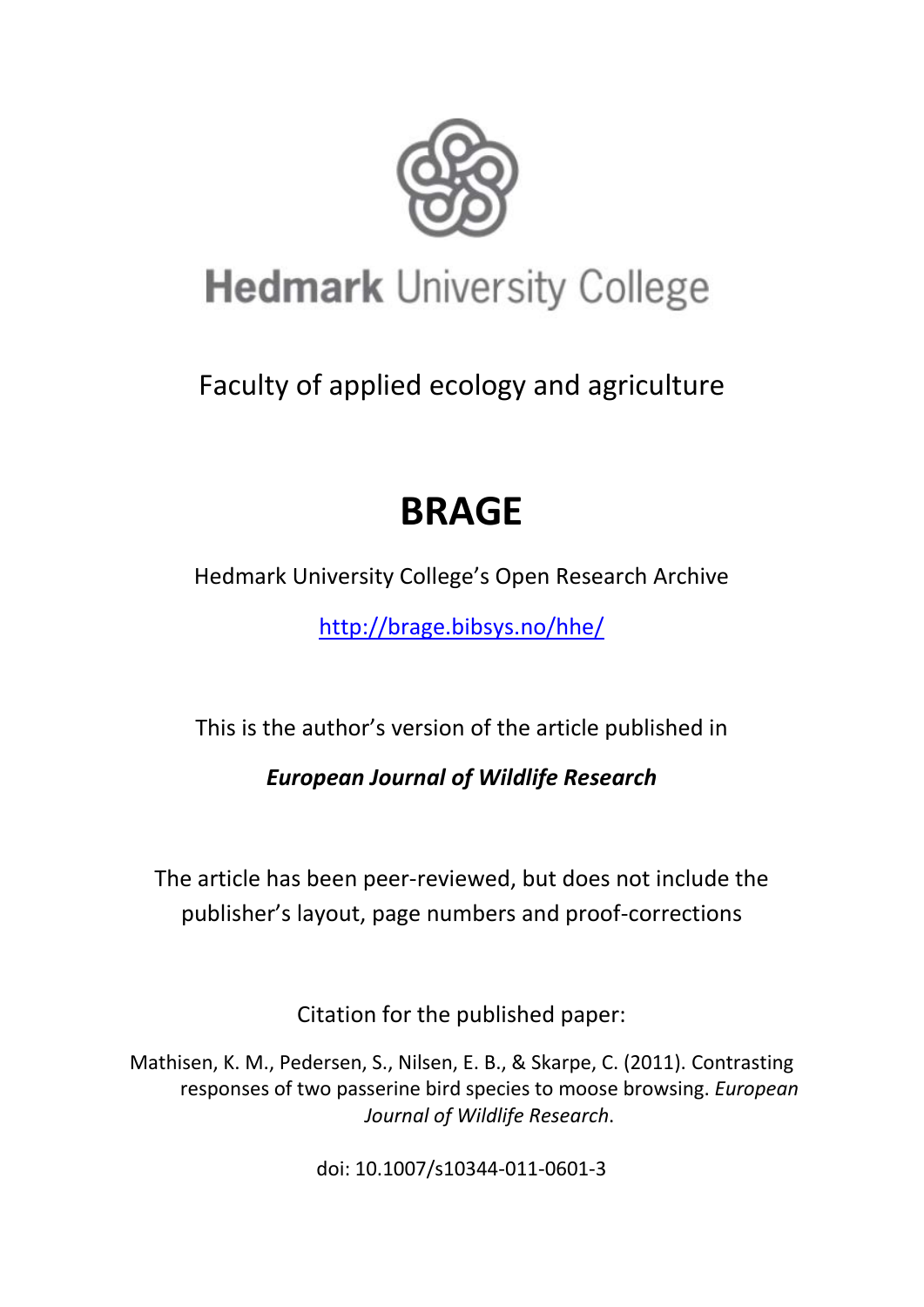# **Title: Contrasting responses of two passerine bird species to moose browsing**

Authors:

Mathisen, Karen Marie (corresponding author),

*1 Department of Forestry and Wildlife Managment – Evenstad, Faculty of Applied Ecology and Agricultural Sciences, Hedmark University College. Postbox 400, 2418 Elverum, Norway,* 

Telephone: + 47 624 30 893,

Fax: + 47 62 43 08 51,

[karen.mathisen@hihm.no](mailto:karen.mathisen@hihm.no)

Pedersen, Simen,

*1 Hedmark University College*

*& Department of Biology, Faculty of Natural Sciences and Technology, Norwegian University of Science and Technology, 7491 Trondheim, Norway*

Nilsen, Erlend Birkeland

*Norwegian Institute for Nature Research, P.O. Box 5685 Sluppen, 7485 Trondheim, Norway*

Skarpe, Christina.

*1 Hedmark University College*

**The original publication is available a[t http://www.springerlink.com/content/q67442x137n38315/](http://www.springerlink.com/content/q67442x137n38315/)**

**Mathisen, K. M., Pedersen, S., Nilsen, E. B. and Skarpe, C. 2012. Contrasting responses of two passerine bird species to moose browsing. European Journal of Wildlife Reserach 58 (3), 535-547.**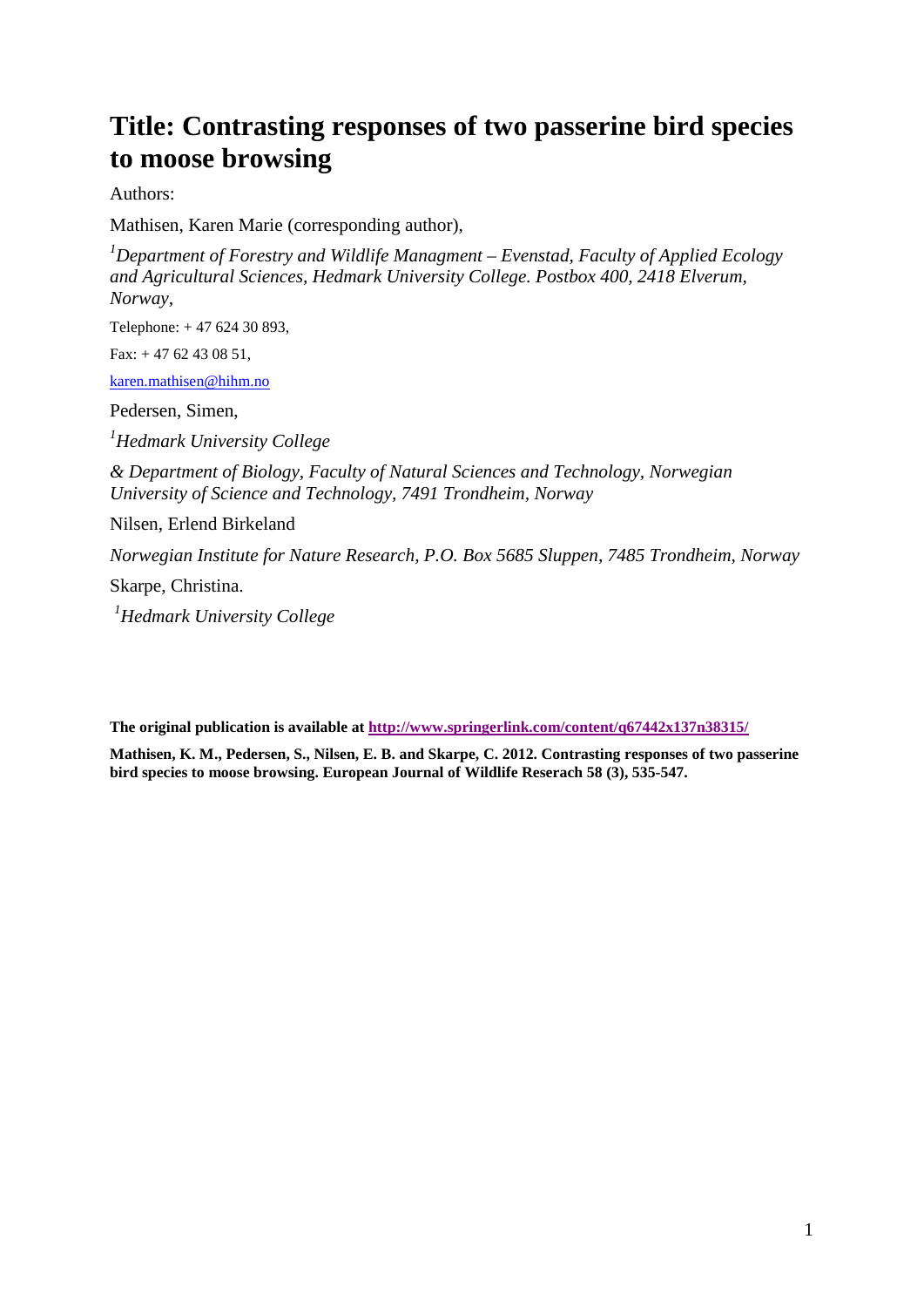## Abstract

Large herbivores may modify the ecosystem in a way that affects habitat quality and resource availability for other fauna. The increase in wild ungulate abundance in many areas may therefore lead to ecosystem changes, affecting distribution and reproduction of other species. Moose (*Alces alces*) in Scandinavia is a good example of a herbivore that has recently increased in abundance, and has the potential to affect the ecosystem. In this study we investigated how different levels of moose winter activity around supplementary feeding stations for moose affect reproduction in two insectivorous passerines: great tits (*Parus major*) and pied flycatchers (*Ficedula hypoleuca*). The two bird species showed contrasting responses to high moose activity at feeding stations. Great tits avoided habitats with high moose activity, where fledging success and feeding frequency was lower than at low moose activity habitats. Flycatchers nested more often at high moose activity habitats where fledging weight and feeding frequency were higher than at low moose activity habitats. Filming of nest boxes with great tits showed an increase in adult Lepidoptera in the diet at supplementary feeding stations for moose, and a smaller size of caterpillar prey at intermediate moose activity. The results support the hypothesis that herbivores may affect insectivorous passerines through changed arthropod food availability.

*Keywords: herbivory, cascading effects, boreal forest, Alces alces, Parus major, Ficedula hypoleuca*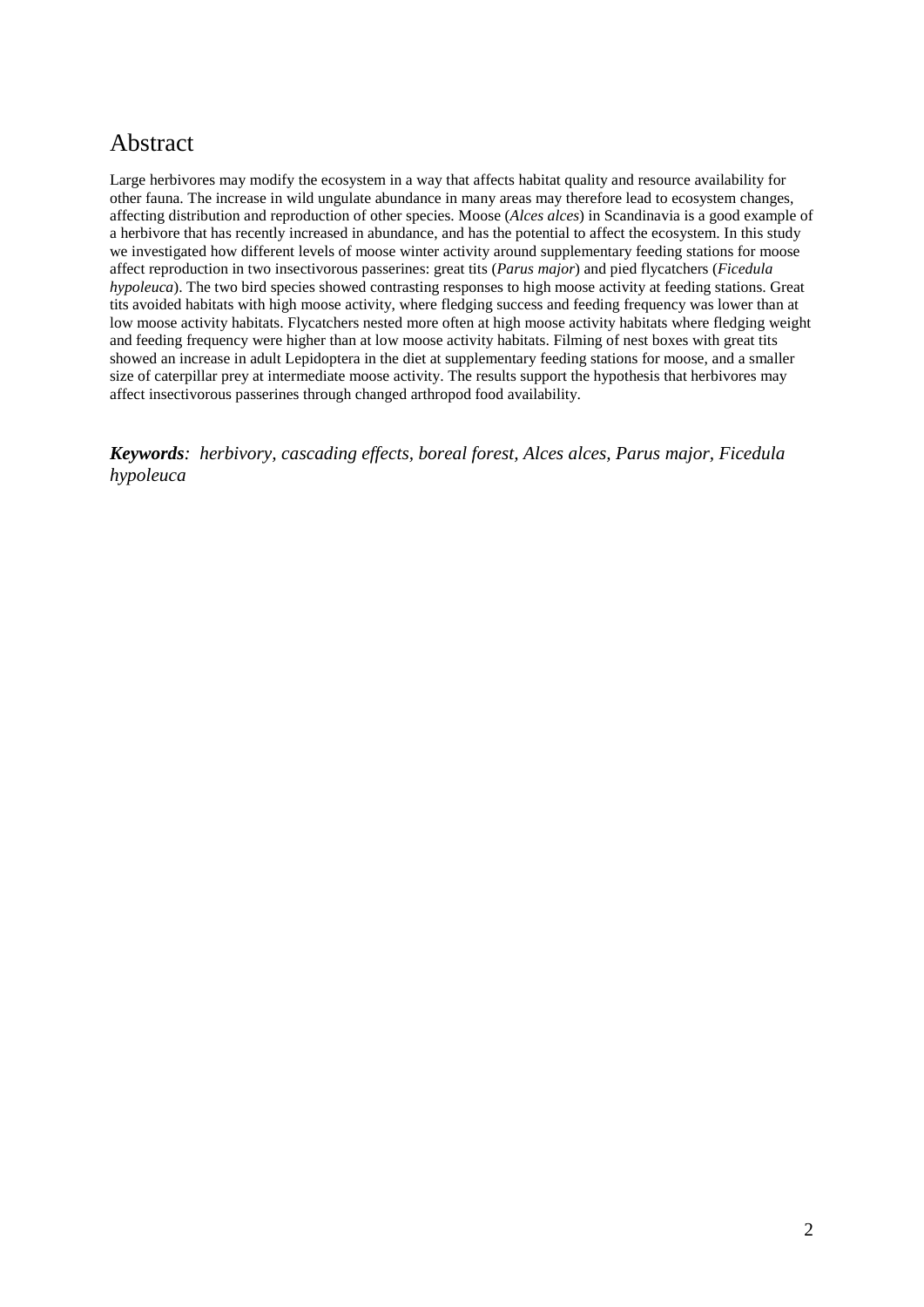## **Introduction**

Large herbivores can be considered as drivers of ecosystem processes, as they modify their environment by eating, defecating, trampling, wallowing, and other activities (Hobbs 1996; Persson 2003). They have the potential to affect directly and indirectly plant biomass and reproduction, vegetation structure and plant species composition, as well as ecosystem processes such as vegetation succession and soil nutrient cycling (Danell et al. 2003; Davidson 1993; Olff and Ritchie 1998; Pastor and Cohen 1997). By modifying the ecosystem, herbivores may affect habitat quality and resource availability for other fauna living in the same community; however documentation of such cascading effects is scarce (Suominen and Danell 2006). In Europe, North-America and Japan, the populations of cervids have increased through the last decades, and in some areas to extremely high densities (Côté et al. 2004; McShea et al. 1997). This increase in cervids has caused some concern for how ecosystem processes and biodiversity may be affected (Fuller and Gill 2001; Garrott et al. 1993), and research on how cervids may affect other fauna is needed. The moose (*Alces alces*) in Fennoscandia is a good example of a cervid that recently has experienced a large population increase (Cederlund and Bergström 1996). The moose is the largest native herbivore in Fennoscandia, and as a selective browser, it has the potential to influence the boreal forest ecosystem strongly (Pastor and Naiman 1992; Persson et al. 2000). Supplementary feeding is a common management tool to increase or sustain population sizes of game species such as moose, but also to mitigate problems with high ungulate densities e.g. herbivory damage to commercial tree species and traffic accidents (Andreassen et al. 2005; Luccarini et al. 2006; Putman and Staines 2004). However, how supplementary feeding may affect ecosystem processes, is not known.

Cervid browsing may have indirect effects on arthropod diversity and abundance, and both positive and negative responses have been reported (Allombert et al. 2005b; Danell and Huss-Danell 1985; Riipi et al. 2005; Suominen et al. 2008). This may in turn affect the many species, including mammals and birds, which live on an arthropod diet. Effects of cervid browsing on bird diversity and abundance have also been documented (Allombert et al. 2005a; Berger et al. 2001; Fuller 2001; Mathisen and Skarpe 2011; McShea and Rappole 2000). These studies are in general based on presence or absence of birds in a certain area, and give little insight into the mechanisms that link cervid browsing with bird abundance. However, Bailey and Whitham (2003) showed experimentally that elk (*Cervus elaphus*) browsing affects the distribution of arthropods and foraging patterns in insectivorous birds, and other studies suggest a link between herbivory, arthropod abundance and bird reproduction (Baines 1996; Evans et al. 2005; Pedersen et al. 2007). Cervid browsing may potentially affect birds in many ways, by changing vegetation structure, tree species composition, food availability, predation pressure and nest losses through trampling (Fuller 2001).

In this study, we investigated how different levels of moose activity affect reproduction in two insectivorous passerines, and if differences in reproduction can be linked to arthropod food availability. We have used nest boxes placed along a gradient in moose activity around moose winter supplementary feeding stations to investigate the effects of moose on habitat selection, reproduction and nestling feeding activity of great tits (*Parus major*) and pied flycatchers (*Ficedula hypoleuca*). Supplementary feeding stations represent gradients in moose activity in the winter time, with high browsing pressure and high levels of moose dung and urine close to the feeding stations, and decreasing browsing pressure and dung density with increasing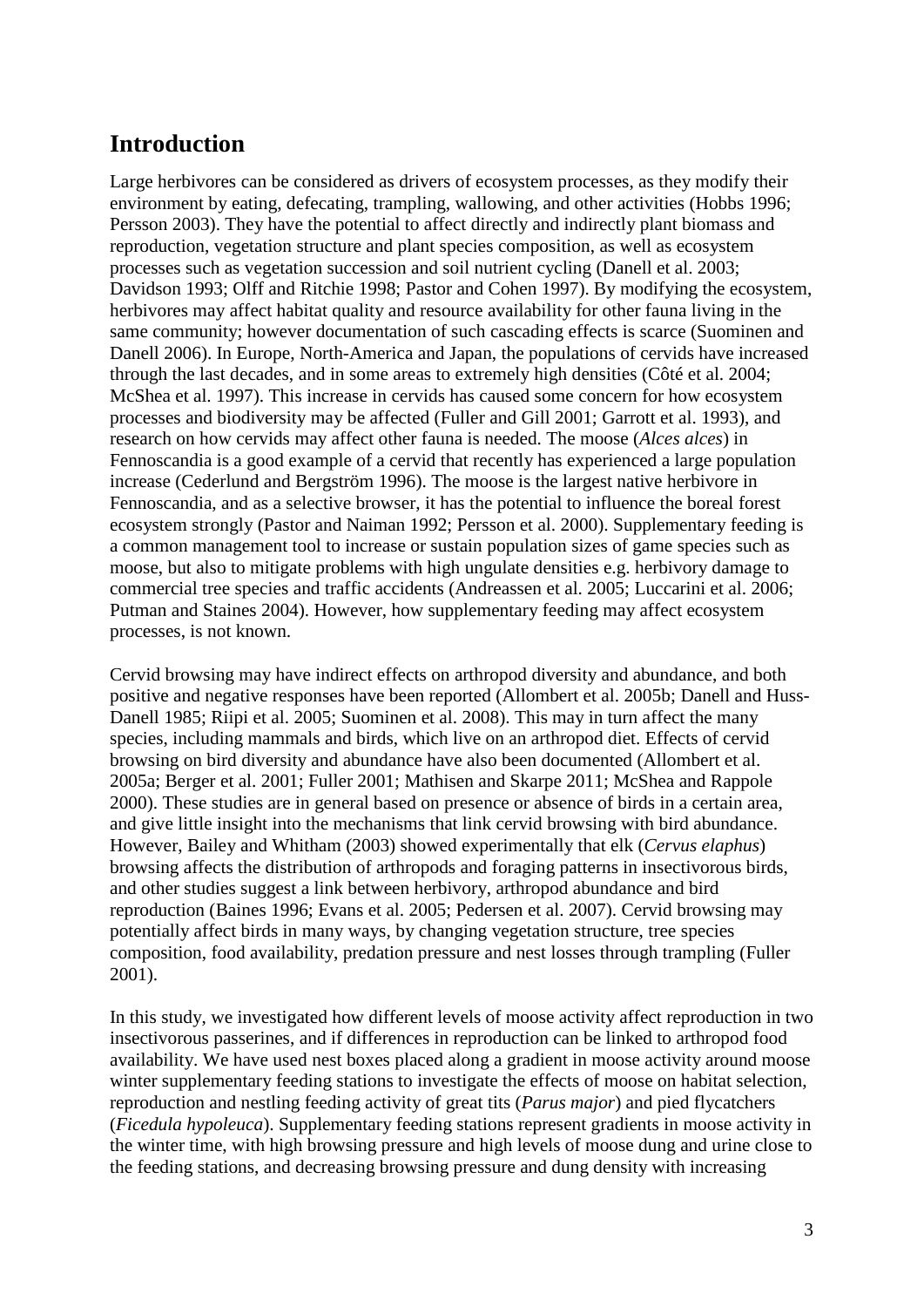distance from feeding stations (Gundersen et al. 2004; van Beest et al. 2010). Although effects of browsing on arthropod abundance vary with herbivore density, habitat productivity and arthropod group (Suominen et al. 2008), high intensity browsing generally has negative effects (Stewart 2001). We therefore hypothesize that high moose browsing intensity will have negative effects on bird reproduction due to reduced arthropod food availability. A previous study has shown negative effects of high moose activity on great tit reproduction in the same area (Pedersen et al. 2007). The present study extends the previous study by investigating further the mechanisms of how moose browsing affects passerine birds, including habitat selection, feeding activity, diet composition and the response of another insectivorous passerine.

## **Methods**

## **Study area**

This study was carried out in Stor-Elvdal municipality, Hedmark County in southeast Norway  $(-61^{\circ}N, 11^{\circ}E)$ . The study area is situated between 291 and 684 m.a.s.l. in the middle and northern boreal vegetation zones (Moen et al. 1999). The area is dominated by the Glomma river valley running northwest - southeast, with side valleys and adjacent mountainous areas. The forest in this area consists of pure or mixed stands of Scots pine (*Pinus sylvestris*), Norway spruce (*Picea abies*), downy birch (*Betula pubescens)* and silver birch *(Betula pendula*) interspersed with species such as grey alder (*Alnus incana*), rowan (*Sorbus aucuparia*), aspen (*Populus tremula*) and willows (*Salix* spp.). Most of the forest is managed for commercial production of timber or pulp. The field layer vegetation is often dominated by dwarf shrubs such as cowberry (*Vaccinium vitis-idaea*) and bilberry (*V. myrtillus*). Data from weather stations in the valley bottom from the last 30-year period show a mean summer temperature of 10.6 °C (May-September) and mean winter temperature of -5.8 °C (October – April). During the same 30-year period, the mean annual precipitation was 628 mm and the mean snow depth 39 cm (NMI 2008).

The moose population in the area is mainly migratory, spending the summer at higher altitudes and migrating down to the valley bottom where the snow depth is lower in winter. Since 1990 local landowners have carried out organised supplementary winter feeding of moose with grass silage (Gundersen et al. 2004), to reduce traffic accidents and browsing damage to young pine stands. The amount of food supplied has more than doubled during the study period, from 800 tonnes in 2003-2004 to 1700 tonnes in 2007-2008 (Stor-Elvdal landowner association, unpubl. data). The feeding stations are mainly placed along forest roads in the side-valleys (Figure 1). The overall moose density in the municipality varies between 1.1-3.4 moose per  $km^2$  (Gundersen et al. 2004; Storaas et al. 2005), but in winter the effective moose density may be many times higher in the vicinity of feeding stations. High moose densities at feeding stations may be comparable to concentrations of large herbivores around waterholes or salt-licks (Brits et al. 2002; Miller and Litvaitis 1992), or areas with extremely high densities due to population increase (Côté et al. 2004; Garrott et al. 1993; McShea et al. 1997).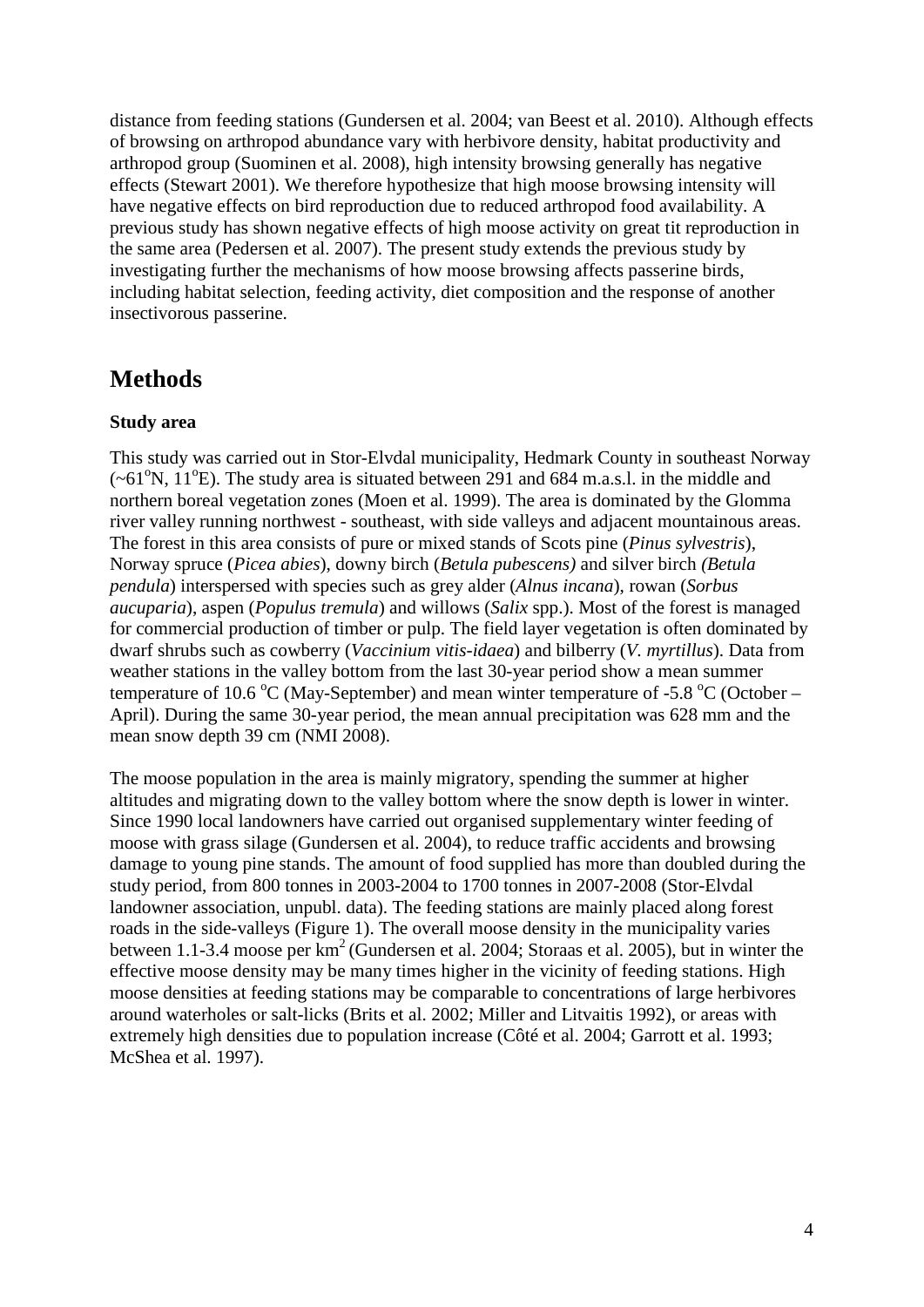## **Field procedures**

### *Study design*

Feeding stations for moose represent points in the landscape with high browsing pressure and nutrient input (though silage, dung and urine) and both effects decrease with distance to feeding stations (van Beest et al. 2010). In this study, the gradient in moose activity from a total of 44 feeding stations was used to analyse the effect of moose on reproduction in passerine birds. This can be considered a "quasi-experimental" design (Shadish et al. 2002) where moose activity in the area is manipulated by the presence of feeding stations. We selected feeding stations that were placed in mixed conifer-deciduous forest. Nest boxes with a hole of diameter 32 mm were placed at 1.5m height on trees in a gradient from 0 m up to 1700 m from feeding stations for moose and surveyed in the period 2004 -2008 (Figure 1). The nest boxes were grouped in five areas: four side valleys and the main valley area. The sample size varied among years because boxes were added in 2006 and 2007 to increase sample size, and removed in 2008 from feeding stations that were no longer in use (number of nest boxes pr year: 2004-2005: 38, 2006: 83, 2007: 130, and 2008: 65). The study design from 2004-2005 was earlier described in Pedersen et al. (2007).

Nutrient input and browsing intensity at feeding stations operate on different spatial scales. Nutrient input through dung and urine is intense at a local scale (up to 50 m from feeding station) and then decreases rapidly, caused by high processing of supplementary food at feeding stations. Browsing pressure on birch is intense up to 500 m and decreases gradually with distance from feeding station but at a larger scale than dung density. Pine browsing pressure is high up to 1 km from feeding stations, whilst spruce browsing occurs almost only up to ~50 m from feeding stations (Gundersen et al. 2004; Pedersen et al. 2007; van Beest et al. 2010).

To analyse the effect of distance to feeding stations on bird reproduction, we grouped nestboxes into 3 categories with similar sample sizes (bird box years: 132/121/101); at feeding station (FS: < 50 m from feeding station), at intermediate distance (INT: 50-500 m from feeding station) and far away from feeding station (FAR: 501-1700 m from feeding station) (Figure 1). When nest boxes were located between feeding stations, the distance to the nearest feeding stations was used. This classification allows us to separate to some degree the effects of nutrient input at feeding stations and browsing pressure. The three categories therefore represent different levels of moose activity:

- FS : high nutrient input, high browsing pressure on all tree species
- INT: low nutrient input, high browsing pressure on most tree species
- FAR : low nutrient input, low to intermediate browsing pressure

To check that this division into categories reflected moose activity, we recorded moose pellet group density and moose browsing pressure in spring in 2004, 2006 and 2007, when new nest boxes were added. Moose pellet groups and moose browsing pressure were recorded in 5 circular plots of 50  $m^2$ , one plot under the nest box and four plots 20 m from the observation point in each of the directions north, south, west and east. We estimated moose browsing as number of shoots browsed as a proportion of number of shoots available within browsing height (0.5 – 3 m). In 2004 the proportion of birch, pine and spruce shoots browsed was grouped into four classes quantified on a subjective observational scale: 1) No browsing, 2) Less than 1/3 of the shoots browsed, 3) Between 1/3 and 2/3 of the shoots browsed, and 4) More than 2/3 of the shoots browsed (see Pedersen et al. (2007)), while in 2006 and 2007 moose browsing pressure was estimated as % shoots browsed in the same plots. In order to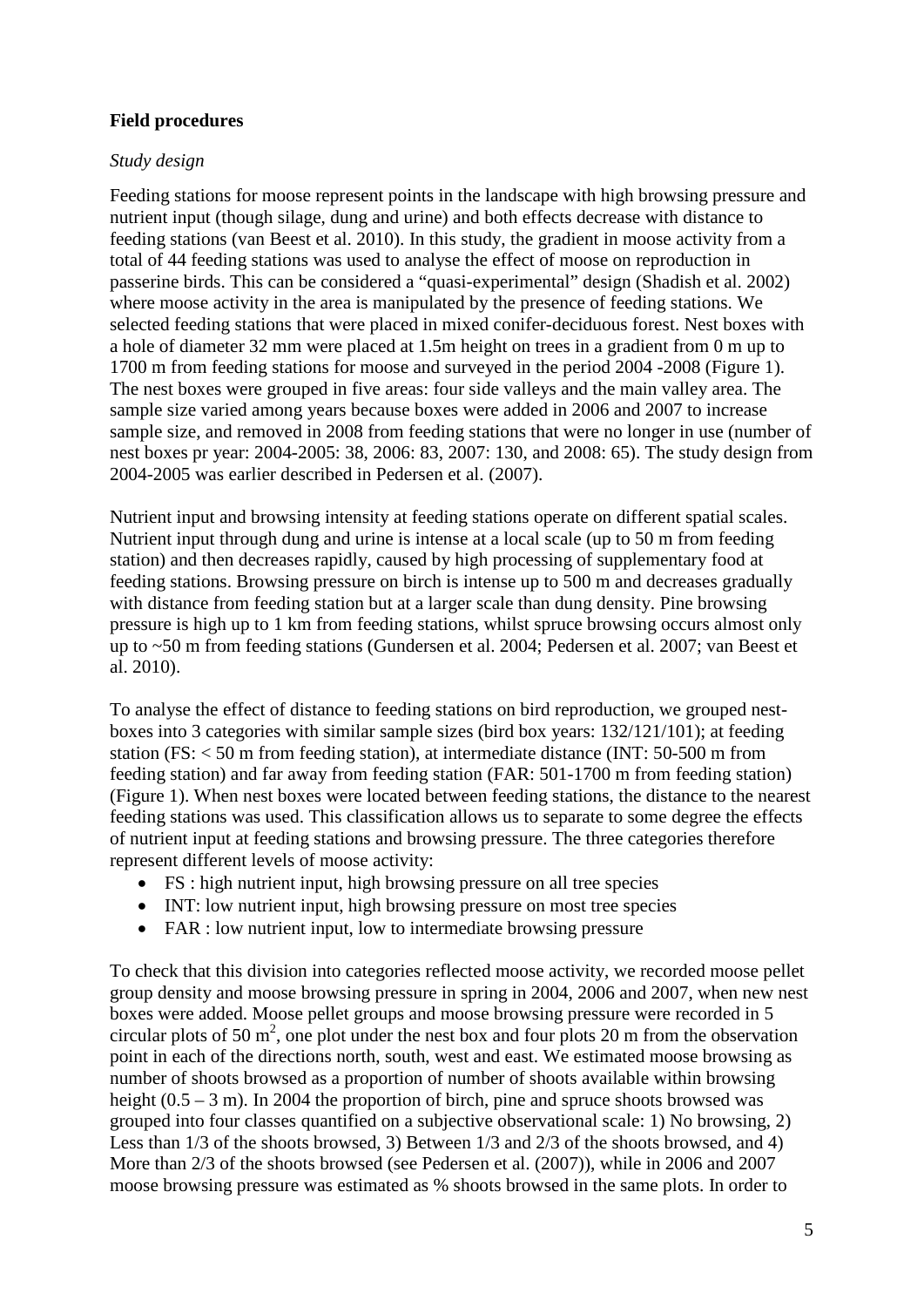compare data across all years, we converted the browsing classes from 2004 into % twigs browsed, and used the mean for each class (Solbraa 2002). The analysis of these data are presented in Online Resource 1, and show that our classification of feeding stations, intermediate and controls is consistent with a gradient in moose dung density and browsing pressure as described above. However, dung density and browsing pressure at intermediate and far sites increased through the study period, as found by van Beest et al. (2010). Moose pellet group density was an order of magnitude higher at feeding stations than intermediate sites and far sites (Online Resource 1).

Habitat variables were measured in 2007 for all nest boxes used in this study to control for possible biases in the sampling design. We surveyed vegetation variables in July in a circular plot of 10 m radius around the nest box as follows: canopy cover of trees with total height below and above browsing height (3 m) for birch, pine, spruce and other species (aspen, rowan, *Salix* spp. and alder were grouped because of their low densities) and cover of the categories herbs (forbs and graminoids), lichens and dwarf shrubs. Canopy cover (%) of trees and field layer was estimated visually. The sites were categorised by forest vegetation type (Moen et al. 1999): lichen forest, cowberry-bilberry forest, heather bog-bilberry pine, bilberry forest and small-fern forest. The age of the forest was categorised according to Norwegian forestry age classes:  $1 =$  clear cut,  $2 =$  trees up to 8 m height,  $3 =$  trees higher than 8 m but not mature, 4 = mature forest for cutting. The different distance categories (FS/INT/FAR) showed no differences in elevation, forest age class or vegetation type (Online Resource 2).

Cover of birch above browsing height was higher at intermediate distances than at feeding stations and far from feeding stations, and cover of pine at browsing height was lower at feeding stations than intermediate and far distance (Online Resource 2). Cover of herbs was higher at feeding stations than at intermediate and far distances, and cover of dwarf-shrubs was lower at feeding stations than at intermediate and far distances (Online Resource 2). Moose browsing at feeding stations has probably caused a reduction in cover of small pine trees and dwarf shrubs, whilst herb cover has most likely increased due to increased light availability and fertilisation at feeding stations (Mathisen et al. 2010; Torgersen 2008).

#### *Habitat choice and reproductive success*

Each year the nest boxes were surveyed weekly from April – July. Around hatching date the boxes were checked every day, to determine the date of hatching. The species nesting, laying date of the first egg, and number of eggs, hatchlings and fledglings produced were recorded. Nestlings were weighed individually at day 13 for pied flycatchers and day 15 for great tits with a Pesola spring balance during 2004-2007. The number of fledglings alive at the day of weighing was used as a measure of number of fledglings produced. Only first clutches were included in the analysis. Nests that failed to hatch (8 nests in total) were not included in the analysis, as we wanted to focus on the effect of moose on food availability during the nestling period. Predation of chicks occurred in only 4 boxes, and these were also excluded from the analysis.

#### *Feeding activity*

In 2007 nest boxes were surveyed for feeding activity using activity loggers. Because of the limitation of number of loggers available, we chose to focus on nest boxes at feeding stations and far distance (1 km from feeding stations), to cover the greatest possible variation in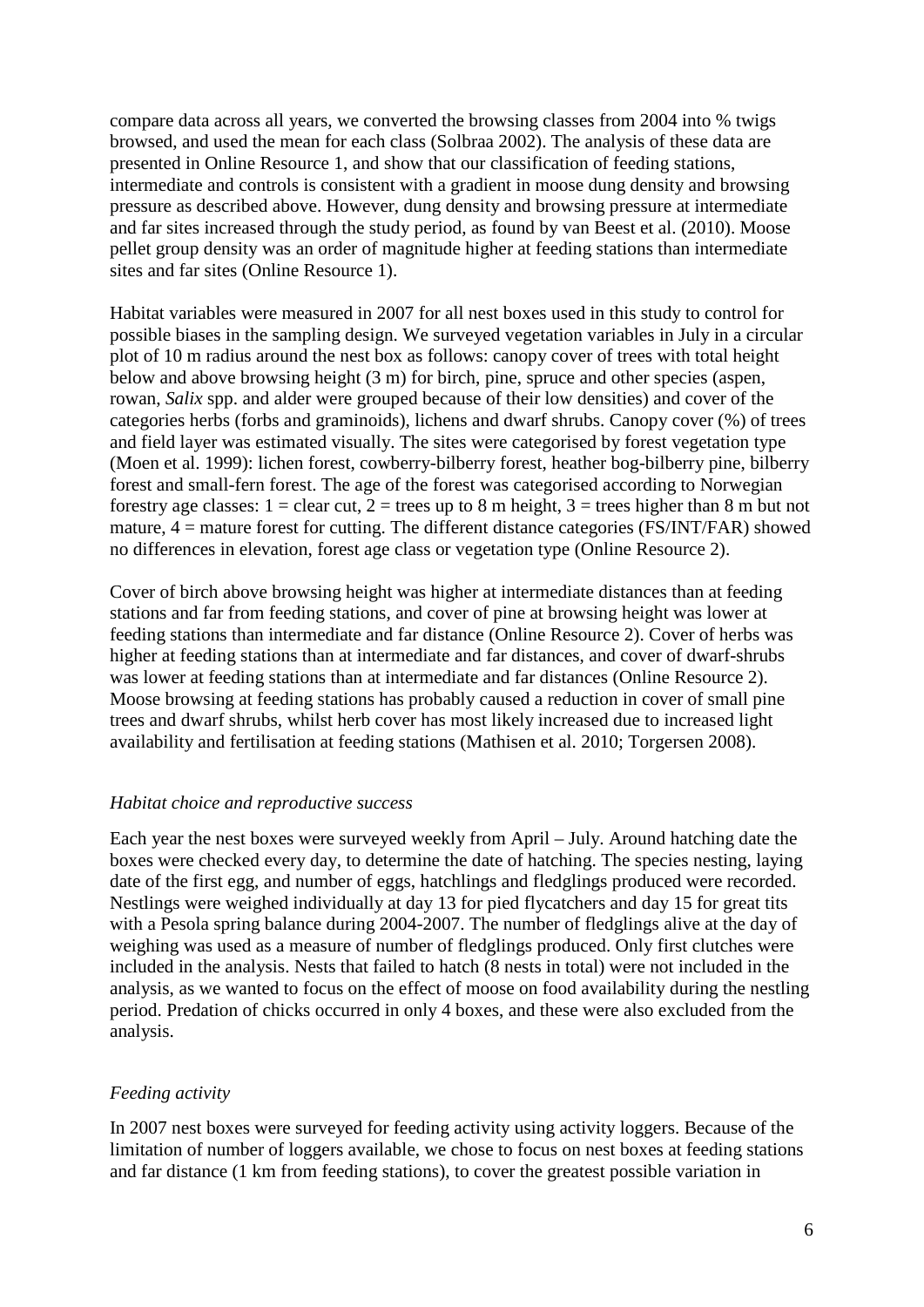moose activity (sample size: great tits: 7 boxes at FS, 7 boxes at FAR, flycatchers: 4 boxes at FS, 7 boxes at FAR). The activity loggers covered the nestling period, from the first day of hatching to the last day of fledging of chicks. The logger was placed on the nest box, with a light beam and a sensor across the opening hole, and each time the beam was broken, date and time of day were registered. The activity loggers were produced by Lamberg Bio Marin, including a Hobo Event logger using the software BoxCar (1997). The number of logger events was divided by 2 to reflect the number of feeding trips per day, as at each feeding event, the logger registered entry and exit of the box. To ensure that the number of logged events was proportional to the number of feeding trips, we observed the nest opening with binoculars several times during the nesting period, and compared the number of events seen with the numbers registered by the logger. There was a good agreement between the approaches (Pearson's correlation,  $r = 0.80$ ,  $dF = 15$ ,  $p < 0.001$ ), suggesting that the logger events reflected feeding trips to the nest box.

#### *Diet composition*

Nest boxes for great tits (only) were also filmed in 2007 (Sample sizes by category: FS: 12, INT: 6, FAR; 18) with digital video cameras following the protocol in Currie et al. (1996), to investigate diet composition and size of prey items brought to the nest box. Because of limited resources for field work, we focused on the bird species in which we had observed changes in reproduction with moose activity at that time (Pedersen et al. 2007), to investigate the mechanisms further. Filming was carried out on the day when the chicks were 9-10 days old, and at the time around mid-day when feeding activity was highest. Each nest box was recorded for 80 minutes. The box was rigged the day before filming, so the birds could get habituated to the filming equipment. The videos were subsequently scanned for all feeding events, and when a food item was clearly visible it was identified and measured. The food items were identified to group (Lepidoptera, Hymenoptera, Coleoptera, Aranea, and Diptera) and to development stage (larvae, pupae, and imago). The length and the width of the food item, excluding legs and wings, were measured relative to the beak length of the bird. The volume of each item was then estimated by assuming a cylindrical form  $(V = \pi r^2 h)$ , similar to the methods in Slagsvold and Wiebe (2007).

#### **Statistical analysis**

All analyses were performed using the R software version 2.10 (R Development Core Team 2009). We used general and generalized linear mixed models depending on the response variable distribution for all analyses of effects of distance to feeding stations on different response variables. As nest box occupation varied among years, we tested for an interaction with year or an additive effect of year for all response variables. Most variables seemed to vary randomly among years, but there was a continuous trend in nest box occupation with time. Therefore year was added as a categorical variable to all analyses of all response variables, except nest box occupation where it was added as a continuous variable. If year did not affect the results, it was not included in the tables and figures.

The variables included in the models were distance to feeding station (FS/INT/FAR or only FS/FAR for logger activity) and year and the interaction between them as fixed effects, and nest box ID nested within area as random intercept terms. For chick weight, year was added as a random intercept nested within box ID and area, to account for dependency among chicks within the same box. Environmental variables and diet composition were only measured in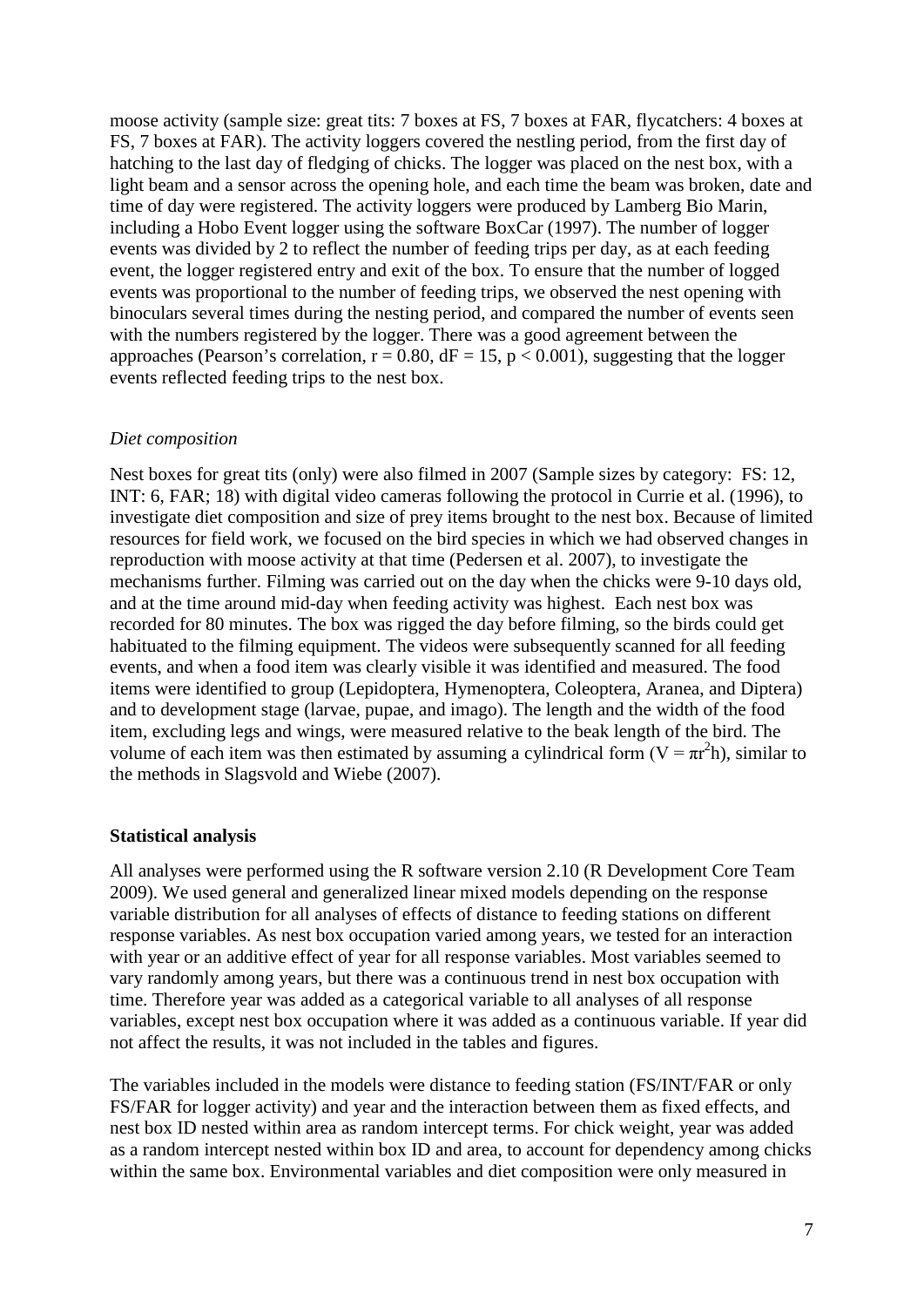2007, and were therefore analysed with linear or generalized linear models. To investigate possible differences between the three distance categories in forest age classes and vegetation types a two-way contingency table and a chi-square test was used. For the analysis of feeding frequency, day since hatching and the interaction between day and distance to feeding stations was included to account for the increase in feeding frequency with nestling age. Day was included as a 2-degree polynomial, as this gave a lower AIC (Burnham and Anderson 2002) than a linear term alone. Number of hatchlings was also included in this analysis as a fixed effect, as feeding frequencies may differ among nests with different number of chicks.

Chick weights and volume of prey were analysed with a normal error distribution and an identity link function. Vegetation cover was arcsine square-transformed, and analysed with a normal error distribution. Number of fledglings produced, moose pellets, feeding frequency and prey numbers were analysed with a Poisson error distribution and a log-link function. Because of overdispersion in the analysis of moose pellets, prey numbers and feeding frequency, we corrected the standard error by using a quasi-Poisson GLM where the variance is given by  $\varphi^* \mu$ , where  $\mu$  is the mean and  $\varphi$  is the dispersion parameter (Zuur et al. 2009). Browsing pressure (shoots browsed/available), proportion of prey groups in the diet (group items/total items) and nest box occupation (0/1) were analysed with a binomial error distribution and a logit-link function. A quasi-binomial error correction was used for prey groups that showed overdispersion. For flycatchers that generally arrive at the breeding ground after great tits, their box choice was restricted to the subsample of boxes available after great tits had started breeding. Nest box availability for flycatchers was therefore calculated by removing the boxes already selected by great tits.

#### **Results**

#### *Habitat selection and reproduction*

Over this 5 year study, from a total of 354 nest box years available, 243 boxes produced fledgings of the studied species, 125 boxes for the great tit, and 118 for the pied flycatcher. Habitat preferences changed with time for both species, and they showed opposite patterns in preference/avoidance of feeding stations. Both species showed an interaction between distance to feeding station bands and year (Great tits:  $\chi^2$ <sub>2</sub> = 16.94, p <.001, Flycatchers:  $\chi^2$ <sub>2</sub> = 4.77. p= 0.092). Great tits showed a decrease in preference for boxes at feeding stations and an increase in preference for boxes far from feeding stations during the study period (Figure 2). The flycatcher's occupancy at feeding stations increased during the study period, with almost no nests at feeding stations the two first years and more nests at feeding stations than far distance the last 2 years. Overall occupation rate by flycatchers increased with time in all categories, whilst great tit occupation rate was rather constant (Figure 2). On average 21 %  $(±$ 6 SE) of the boxes were empty each year.

Great tits produced on average 7.52  $(\pm 1.05)$  fledgings at far distance from feeding stations, and 1.15 ( $\pm$ 1.09) fledglings less at feeding stations than at far distance, and 1.02 ( $\pm$ 1.09) fledglings less at intermediate sites than at far distance (Table 1). Pied flycatchers produced on average 5.1 ( $\pm$ 1.1) fledgings at far distance, and 1.2 ( $\pm$ 1.1) more fledgings at feeding stations, and 1.1  $(\pm 1.1)$  fledgings more at intermediate sites than far (Table 1). However, the difference between the three distances was not significant for flycatchers (Table 1). Great tit fledging production showed a larger overall variance ( $\sigma^2$ =4.6) than fledging production in pied flycatchers ( $\sigma^2$ =2.4).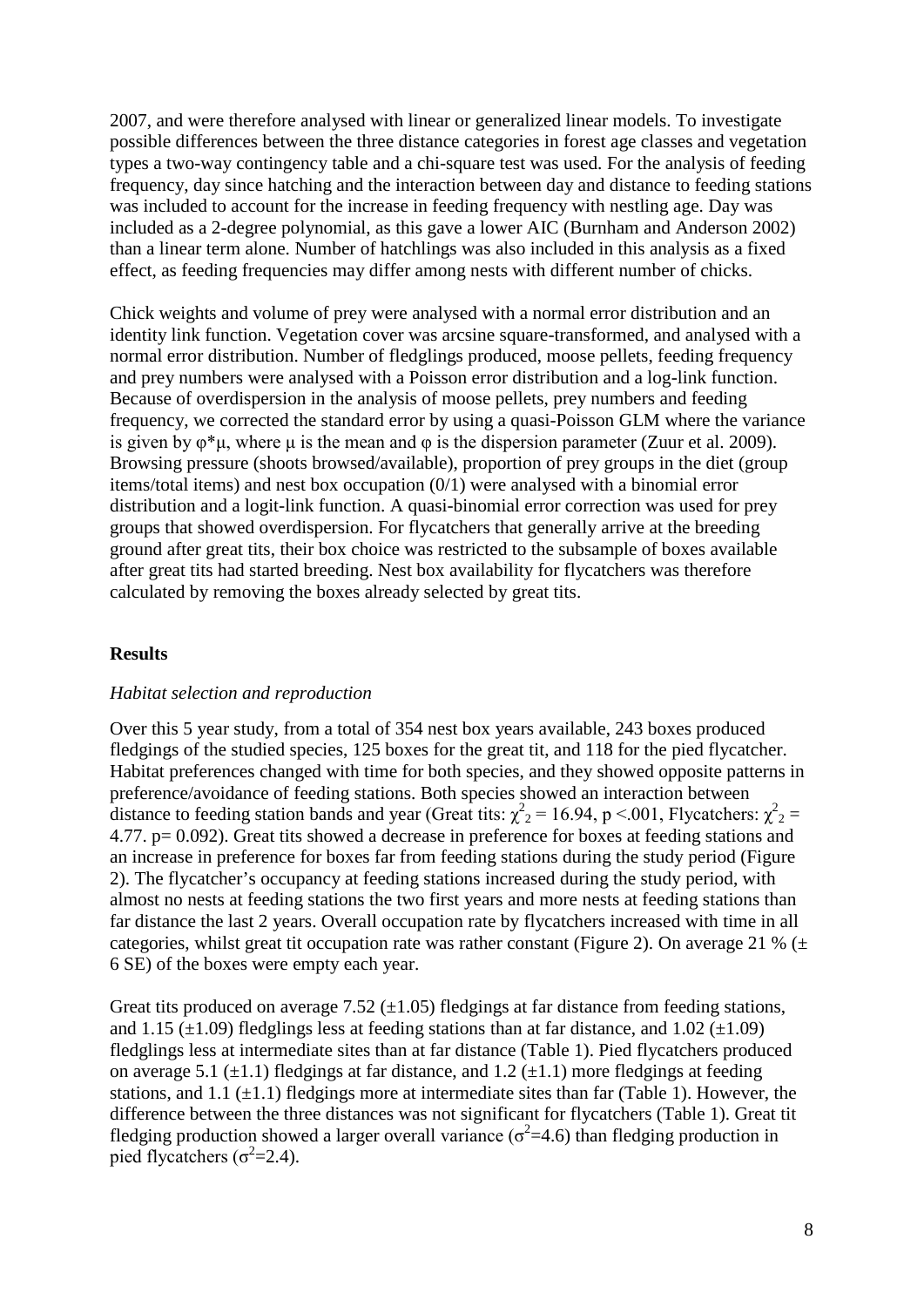There was no effect of distance to feeding station on weight of great tit chicks, but flycatcher chicks were heavier at feeding stations  $(+0.5 \text{ g})$  and intermediate distances  $(+0.7 \text{ g})$  than in boxes far from feeding stations (Table 2). For flycatchers there was no effect of the interaction between year and distance to FS (F  $_{2,20}$  = 0.63, p = 0.543), or year alone (F  $_{1,20}$  = 0.05,  $p = 0.828$ ) on chick weight. For great tits the interaction between year and distance to FS was not significant (F  $_{2,15}$  = 1.41, p = 0.275), but weight varied among years, and was lowest in 2004 (Table 2).

### *Feeding activity*

The number of feeding trips per day in 2007 made by great tits and pied flycatchers also showed opposite responses to feeding stations (Table 3, Figure 3). In general, flycatchers had higher activity at feeding stations than at far distance from feeding station during most of the nestling period, whilst great tits had higher activity at far distance from feeding stations towards the end of the nestling period (from day 10 and onwards, Figure 3). Both species increased the activity greatly during the nestling period, from the day of hatching to the day of fledging. The variation around day 9-10 for great tits is probably due to disturbance in setting up the filming equipment (Figure 3). The number of feeding trips was positively correlated with number of fledgings for flycatchers, but this correlation was not significant for great tits (Table 3).

### *Diet composition*

We recorded a total of 1070 items delivered to nest boxes by great tits belonging to the groups Lepidoptera (31%), Hymenoptera (17%), Coleoptera (15%), Aranea (10%), Diptera (3%) and unidentified (24%). Most of the objects were insect larvae (59%), the remaining were imago (32%), pupae (1%) and unidentified (8%). Lepidoptera larvae were the most frequent food item, making up 30-38% of the diet at feeding stations, intermediate and far distance. Proportion of imagos of Lepidoptera in the diet, was higher at feeding stations compared to intermediate and far distance (Table 4). In general, the proportion of imagos in the diet was higher at feeding stations, but not statistically significant (Table 4). Diptera larvae occurred only in the diet at far distance (Table 4).

Both total number of prey and prey volume recorded was lower at intermediate distance than at feeding stations and far from feeding stations, and although the overall effect of distance categories was not statistically significant (Table 4), number of prey tended to be lower at intermediate sites than at far sites (comparison INT – FAR: p=0.063). These results may be affected by the low sample size of nest boxes  $(n=6)$  at intermediate distance. Because of this low sample size, distance to feeding stations was also analysed as a continuous variable for volume of prey in intermediate and far distance nest boxes. Volume of Lepidoptera larva and volume of all insect groups combined, showed an increase with increasing distance to feeding stations, for intermediate and far distance nest boxes (Lepidoptera larva:  $F_{1,18} = 7.22$ , p = 0.015, all insect groups:  $F_{1,22} = 7.38$ , p = 0.013).

## **Discussion**

Great tits and pied flycatchers showed contrasting responses to distance to moose feeding stations, both in nest box selection, breeding success, fledgling weight and feeding activity.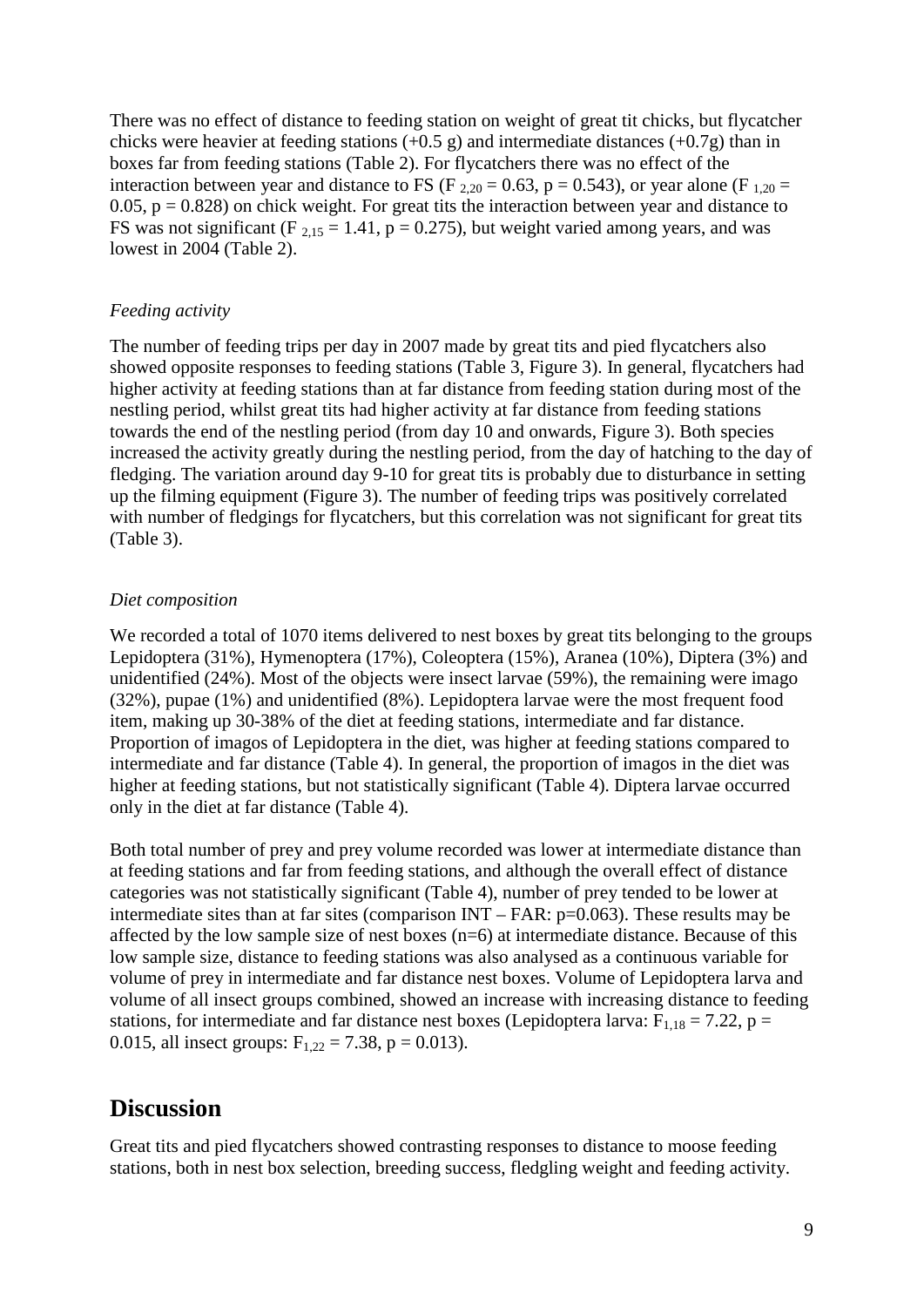This indicates that the two bird species respond differently to high levels of moose activity, and that there is a link between herbivore disturbance and bird habitat choice, food availability and fledgling production. The responses to feeding stations increased with time, parallel with an increase in moose use of feeding stations. We suggest that the mechanism behind this pattern is that moose activity changed arthropod food availability in different ways for the two bird species.

Great tits increasingly preferred nest boxes far away from feeding stations as moose dung density and browsing pressure at feeding stations increased during the study period. A study of browsing intensity around supplementary feeding stations for moose over the period 1998- 2008 in the same area as the current study, showed increased use by moose of feeding stations with time, and browse depletion in 2008 of the natural vegetation within 200 m from feeding stations (van Beest et al. 2010). This indicates that higher moose activity and increasing cumulative effects of moose browsing on the vegetation close to feeding stations has over time made the habitat less suitable for great tits. Possible mechanisms behind the observed pattern of great tit habitat choice may be changed habitat structure and tree species composition, leading to reduced availability of foraging sites or increased risk for predation. Common nightingales (*Luscinia megarhynchos*) have been shown to prefer unbrowsed exclosures as breeding territory to areas browsed by multiple deer species in Britain, probably because of reduced density of understorey vegetation and availability of feeding sites outside of exclosures (Holt et al. 2010). On the other hand, mixed livestock grazing at low intensities may increase habitat suitability for species such as the meadow pipit (*Anthus pratensis*) by increasing habitat heterogeneity (Evans et al. 2006). As fledgling production was higher at greater distance from feeding stations, habitat choice may be linked to reproductive success, or great tits may be able to assess food availability from habitat cues (Hilden 1965). Great tits generally prefer to nest in deciduous forest (Cramp 1977) and may avoid feeding stations because of reduced birch biomass or changed tree structure caused by moose browsing (Persson et al. 2007; Persson et al. 2005). Moose browsing creates a more open habitat (Persson et al. 2005), which may lead to increased risk of predation (Martin and Joron 2003).

The flycatcher's choice of nesting sites was limited to boxes that were left after tits had made their choice, and although they seemed to avoid feeding stations in the first two years of the study period, in the last years they had a higher occupancy rate at feeding stations than at boxes far from feeding stations. This pattern may be an effect of competition with great tits for nest boxes (Slagsvold 1975), since great tits showed the opposite pattern. However, flycatchers had a higher fledging weight and higher feeding activity at feeding stations, which may be linked to nest box selection (Doligez et al. 2004). This suggests a preference for boxes at feeding stations. Also other studies have shown than flycatchers prefer to nest and forage in open areas (Cramp 1977), and areas with high browsing pressure from deer or sheep grazing may open up the vegetation and favour the flycatcher (Fuller and Gill 2001). The switch towards boxes at feeding stations may also be caused by a general population increase caused by increased availability of nest boxes (Hilden 1965), as box occupation increased in all distances.

Feeding stations had a negative effect on number of great tit fledglings produced. Herbivory in the tree canopy may lead to less cover and higher vulnerability to predation (Fuller 2001; Suominen and Danell 2006). Direct predation on chicks was rare in this study, probably because the nest box provided good protection. However adult predation may have been affected by moose browsing, with subsequent negative effects on nestling survival close to feeding stations. Moose browsing may affect food availability and great tit reproduction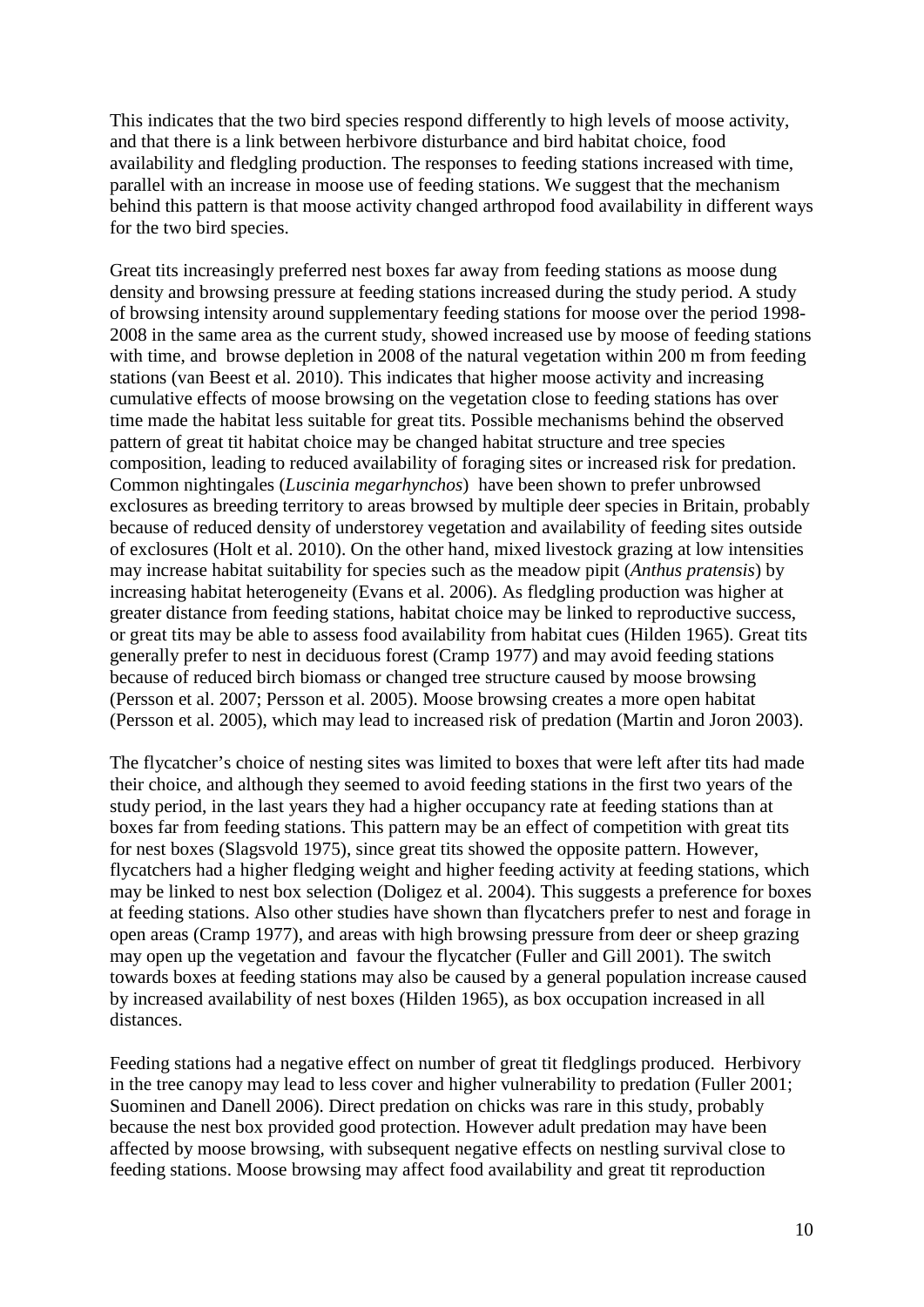through reduced birch biomass (Pedersen et al. 2007). Other possible mechanisms affecting nestling survival may be changed microclimate and parasite burden. Ectoparasites in this study were rarely observed and showed no relationship with moose activity (K. M. Mathisen, unpublished data). Flycatchers showed higher fledgling weights at high moose densities, but great tits showed only in-between year variation in fledgling weight, although the direction of the trend follows fledgling production. Great tits may adjust clutch size to habitat quality (Dhondt et al. 1992), which may explain why we saw little effect on fledgling weights. Great tits had a larger variance in fledgling production than flycatchers, which may further indicate different life-history strategies in the two species. Therefore great tits may respond to high moose browsing by reducing number of fledgings, whilst flycatchers respond by increasing weight of fledgings. Great tits also only showed negative effects of high moose activity on feeding frequency late in the breeding period, whilst for flycatchers the difference was more consistent with time, which may explain the difference in chick weight response in the two species.

The sites with highest feeding rates corresponded to the sites with the highest fledgling production in great tits, and the highest fledgling weight in flycatchers. This supports the hypothesis that food availability may be a mechanism behind differences in reproductive success between high and low moose activity sites in both bird species (Pedersen et al. 2007). Feeding rates were higher at high browsing pressure and high nutrient input than at low browsing pressure and low nutrient input for flycatchers. Great tits showed the opposite pattern, with reduced provisioning rates at feeding stations at the end of the breeding period. Feeding activity increased in general through the nestling period, hence the reduced feeding frequency at feeding stations for great tits coincided with the period of highest demand for food. Higher feeding frequencies may not be a good indicator of higher food availability, as smaller prey items may be compensated for with higher feeding frequencies, and load size may vary (Nour et al. 1998). However we know from filming that prey item size was similar between boxes at feeding stations and far away, and that great tits are generally single-loaders (Naef-Daenzer et al. 2000) indicating that feeding frequency in this case reflected food availability. We therefore suggest that lower fledging success in the great tit at feeding stations was due to reduced food availability because of high moose browsing pressure (Pedersen et al. 2007).

The opposite effects on the two bird species may be caused by different diet or foraging strategies. Great tits are more dependent on caterpillars (Nour et al. 1998), and may be more susceptible to reduced biomass of deciduous trees caused by browsing (Persson et al. 2007; Persson et al. 2005). Flycatchers are more flexible and may also eat spiders, dipterans, coleopterans, hymenopterans and imagos to a greater extent (Sanz 1998), and may have higher success in heavily browsed areas compared to the great tit. Great tits are more active in picking insects from leaves, whilst the flycatchers catch insects in the air (Slagsvold 1975), and may feed frequently on the ground (Sanz 1998), especially in grazed areas (Stowe 1984). The flycatcher may profit from insects in the herbaceous vegetation and among moose dung increasing at the highly fertilized feeding stations, whilst great tits may suffer from reduced leaf and branch density due to browsing in such areas (Persson et al. 2007; Persson et al. 2005). Moose browsing may open up the canopy, increase light availability and increase the abundance of flying insects (Mathisen 2011). The higher occurrence of Lepidoptera in the great tit diet at feeding stations may be caused by a more open and sunlit habitat, and higher flower diversity and abundance at feeding stations (Bergman et al. 2008; Torgersen 2008). A more open habitat and increased abundance of flying insects may be beneficial for flycatchers.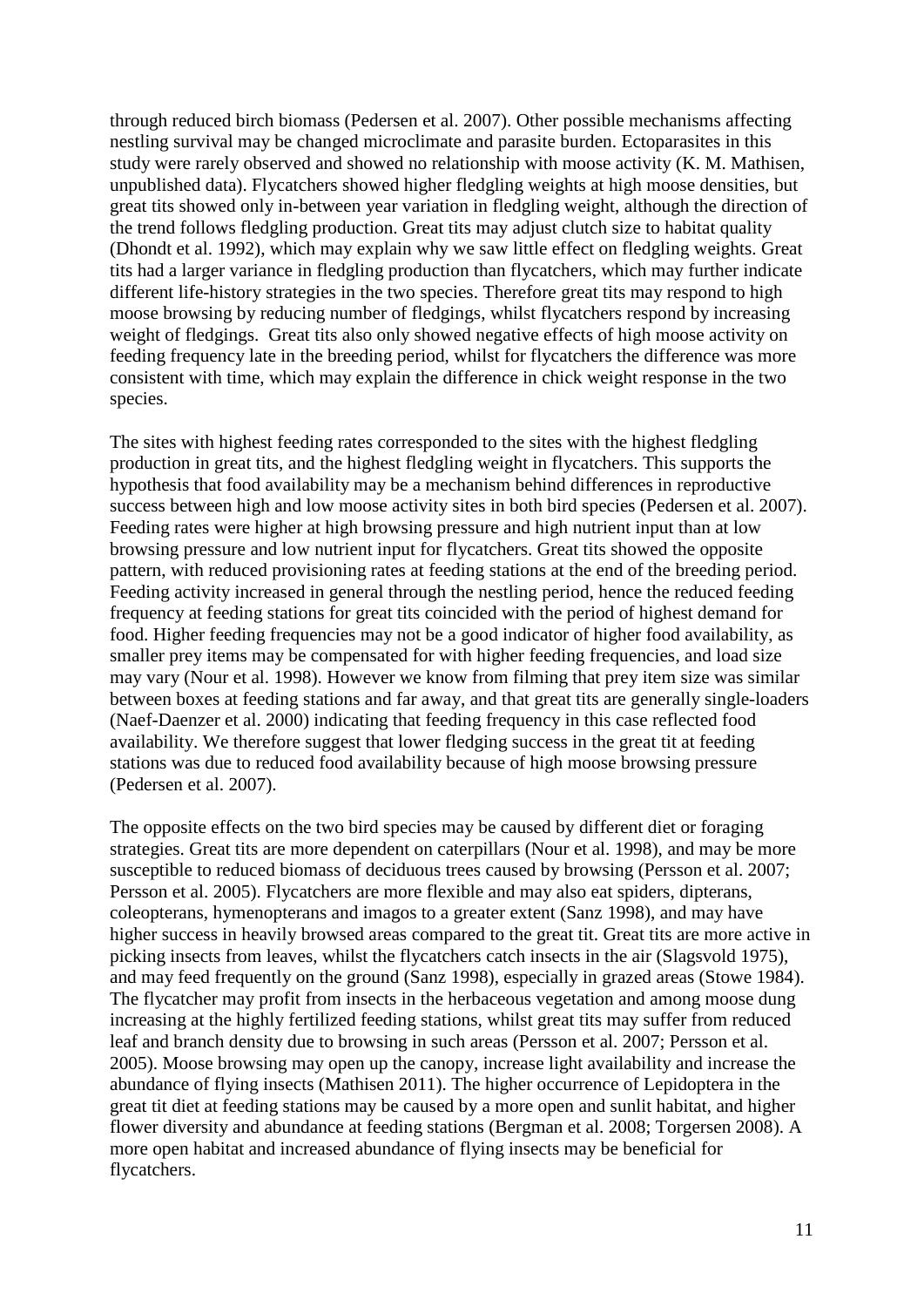Moose browsing may potentially affect nestling diet quality in addition to quantity of prey, by changing the species composition of different invertebrate prey (den Herder et al. 2009; Suominen et al. 2008). Great tits are known to select for large caterpillar larvae, and the size of larvae has been shown to have a direct positive effect on nestling growth (Naef-Daenzer et al. 2000). Therefore negative effects of high moose browsing on prey size may potentially affect great tit nestling growth. In addition, adult Lepidoptera increased in frequency in the diet at feeding stations. This may indicate a lower quality diet at feeding stations, with a higher ratio of imagoes to larva. These results indicate that moose activity may affect nestling production also through changing diet quality. The other components of the diet showed little difference between nest-box distance classes, but as this was measured at a very coarse taxonomic scale (family level), we cannot rule out differences at lower taxonomic levels.

In this study we have shown that passerine reproduction and habitat selection was affected by the level of moose browsing and nutrient input at supplementary feeding stations. Great tits were negatively affected at high moose activity in accordance with our hypothesis and previous results (Pedersen et al. 2007) whilst contrary to our hypothesis flycatchers were positively affected by high moose activity. This is one of the few studies that have documented effects of large herbivores on passerine reproduction, which may in turn affect population dynamics. The results indicate that high levels of moose browsing pressure may change food availability for small passerines (Pedersen et al. 2007). Although low intensity herbivory may have positive effects on some bird species that prefer open areas (Evans et al. 2006; Loe et al. 2007), high browsing intensity in a low-productive environment most likely has negative effects on bird diversity and reproduction (Fuller 2001), and in some areas this may be a concern for conservation. As there are currently high densities of wild ungulates in many areas (Garrott et al. 1993), indirect effect on other species and trophic levels should be expected. These indirect effects may be hard to predict, as we have seen in this study that two quite similar bird species such as the great tit and the pied flycatcher, react in very different ways to high moose browsing.

#### Acknowledgements

This study was funded by Hedmark University College and the Norwegian Research Council. We are grateful to the landowners and the landowner association in Stor-Elvdal municipality and especially Knut Nicolaysen, for support, providing information about moose feeding and giving us permission to put up nest boxes. Thanks go to the numerous students that have been a great help in the field. Thanks to Harry Andreassen, for help with planning this study, to Tom Hætta for going through the video films, to Kjell Danell for helpful comments on the manuscript, to Tore Slagsvold for advice on filming of nest boxes and bird ecology, and to Jos Milner for language corrections. Thanks also to Anders Lamberg for building the nest box loggers, and to Stephen Parfitt for maintaining them.

#### Ethical standards

The practices applied in this study comply with the laws of Norway.

Conflict of interest We have no conflicts of interest.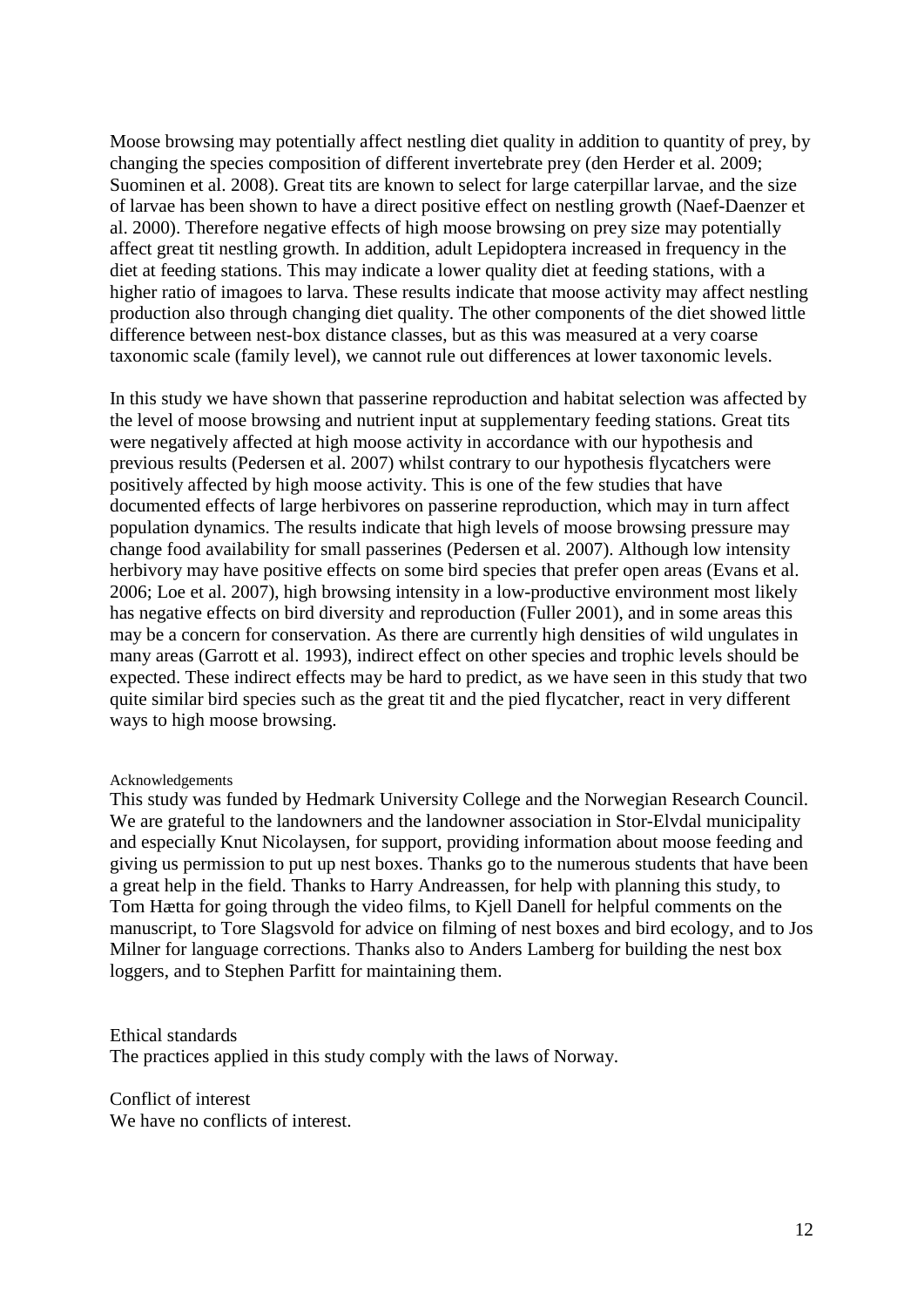Supplementary material:

ESM 1 Moose browsing pressure and moose pellet density at the different distances to supplementary feeding stations in the years 2004, 2006 and 2007.

ESM 2 Vegetation and habitat variables at different distance categories to supplementary feeding stations for moose, measured in 2007.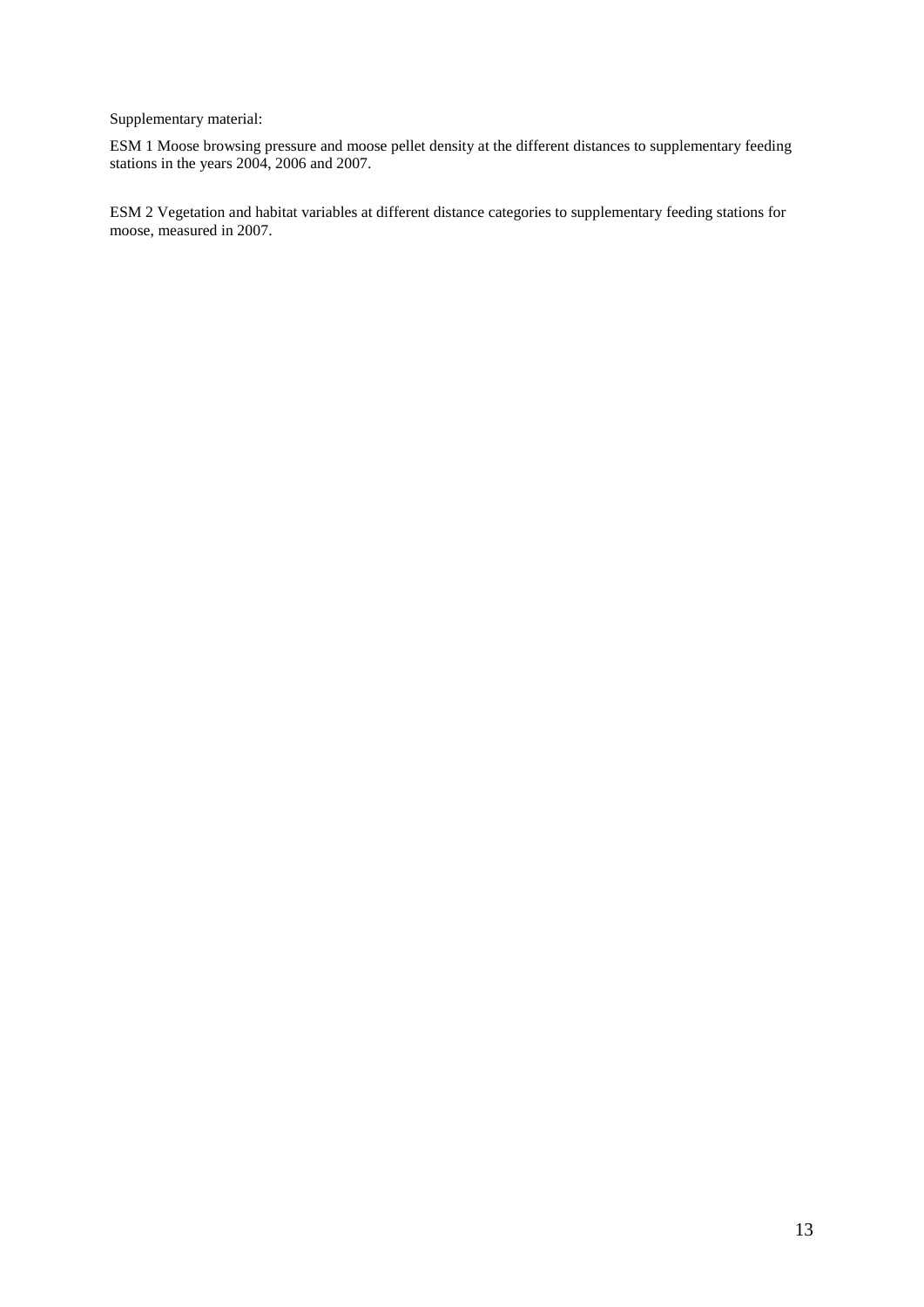#### References

- Allombert S, Gaston AJ, Martin JL (2005a) A natural experiment on the impact of overabundant deer on songbird populations. Biol Conserv 126 (1):1-13
- Allombert S, Stockton S, Martin JL (2005b) A natural experiment on the impact of overabundant deer on forest invertebrates. Conserv Biol 19 (6):1917-1929
- Andreassen HP, Gundersen H, Storaas T (2005) The effect of scent-marking, forest clearing, and supplemental feeding on moose-train collisions. J Wildl Manage 69 (3):1125-1132
- Bailey JK, Whitham TG (2003) Interactions among elk, aspen, galling sawflies and insectivorous birds. Oikos 101 (1):127-134
- Baines D (1996) The implications of grazing and predator management on the habitats and breeding success of black grouse *Tetrao tetrix*. J Appl Ecol 33 (1):54-62
- Berger J, Stacey PB, Bellis L, Johnson MP (2001) A mammalian predator-prey imbalance: Grizzly bear and wolf extinction affect avian neotropical migrants. Ecol Appl 11 (4):947-960
- Bergman KO, Ask L, Askling J, Ignell H, Wahlman H, Milberg P (2008) Importance of boreal grasslands in Sweden for butterfly diversity and effects of local and landscape habitat factors. Biodiversity and Conservation 17 (1):139-153. doi:10.1007/s10531-007-9235-x
- BoxCar (1997). 3.0 edn. Onset Computer Corporation, Bourne, MA
- Brits J, van Rooyen MW, van Rooyen N (2002) Ecological impact of large herbivores on the woody vegetation at selected watering points on the eastern basaltic soils in the Kruger National Park. African Journal of Ecology 40 (1):53-60
- Burnham KP, Anderson DR (2002) Model selection and multimodel inference: a practical information-theoretic approach. Springer, New York
- Cederlund G, Bergström R (1996) Trends in the moose-forest system in Fennoscandia, with special reference to Sweden. In: DeGraaf RM, Miller RI (eds) Conservation of Faunal Diversity in Forested Landscapes. Chapman & Hall, London, pp 265-281
- Côté SD, Rooney TP, Tremblay JP, Dussault C, Waller DM (2004) Ecological impacts of deer overabundance. Ann Rev Ecol Evol Syst 35:113-147
- Cramp S (1977) Handbook of the birds of Europe, the Middle East and North Africa: the birds of the Western Palearctic. Oxford University Press, Oxford
- Currie D, Nour N, Adriaensen F (1996) A new technique for filming prey delivered to nestlings, making minmal alterations to the nest box. Bird Study 43:380-382
- Danell K, Bergstrom R, Edenius L, Ericsson G (2003) Ungulates as drivers of tree population dynamics at module and genet levels. For Ecol Manage 181 (1-2):67-76
- Danell K, Huss-Danell K (1985) Feeding by insects and hares on birches earlier affected by moose browsing. Oikos 44 (1):75-81
- Davidson DW (1993) The effects of herbivory and granivory on terrestrial plant succession. Oikos 68 (1):23-35
- den Herder M, Bergstrom R, Niemela P, Danell K, Lindgren M (2009) Effects of natural winter browsing and simulated summer browsing by moose on growth and shoot biomass of birch and its associated invertebrate fauna. Ann Zool Fenn 46 (1):63-74
- Dhondt AA, Kempenaers B, Adriaensen F (1992) Density-dependent clutch size caused by habitat heterogeneity. J Anim Ecol 61 (3):643-648
- Doligez B, Part T, Danchin E (2004) Prospecting in the collared flycatcher: gathering public information for future breeding habitat selection? Anim Behav 67:457-466. doi:10.1016/j.anbehav.2003.03.010
- Evans DM, Redpath SM, Evans SA, Elston DA, Dennis P (2005) Livestock grazing affects the egg size of an insectivorous passerine. Biol Lett 1 (3):322-325. doi:10.1098/rsbl.2005.0335
- Evans DM, Redpath SM, Evans SA, Elston DA, Gardner CJ, Dennis P, Pakeman RJ (2006) Low intensity, mixed livestock grazing improves the breeding abundance of a common insectivorous passerine. Biol Lett 2 (4):636-638. doi:10.1098/rsbl.2006.0543
- Fuller RJ (2001) Responses of woodland birds to increasing numbers of deer: a review of evidence and mechanisms. Forestry 74 (3):289-298
- Fuller RJ, Gill RMA (2001) Ecological impacts of increasing numbers of deer in British woodland. Forestry 74 (3):193-199
- Garrott RA, White PJ, White CAV (1993) Overabundance An issue for conservation biologists. Conserv Biol 7 (4):946-949
- Gundersen H, Andreassen HP, Storaas T (2004) Supplemental feeding of migratory moose *Alces alces*: forest damage at two spatial scales. Wildlife Biol 10 (3):213-223
- Hilden O (1965) Habitat selection in birds. Ann Zool Fenn 2:53-75
- Hobbs NT (1996) Modification of ecosystems by ungulates. J Wildl Manage 60 (4):695-713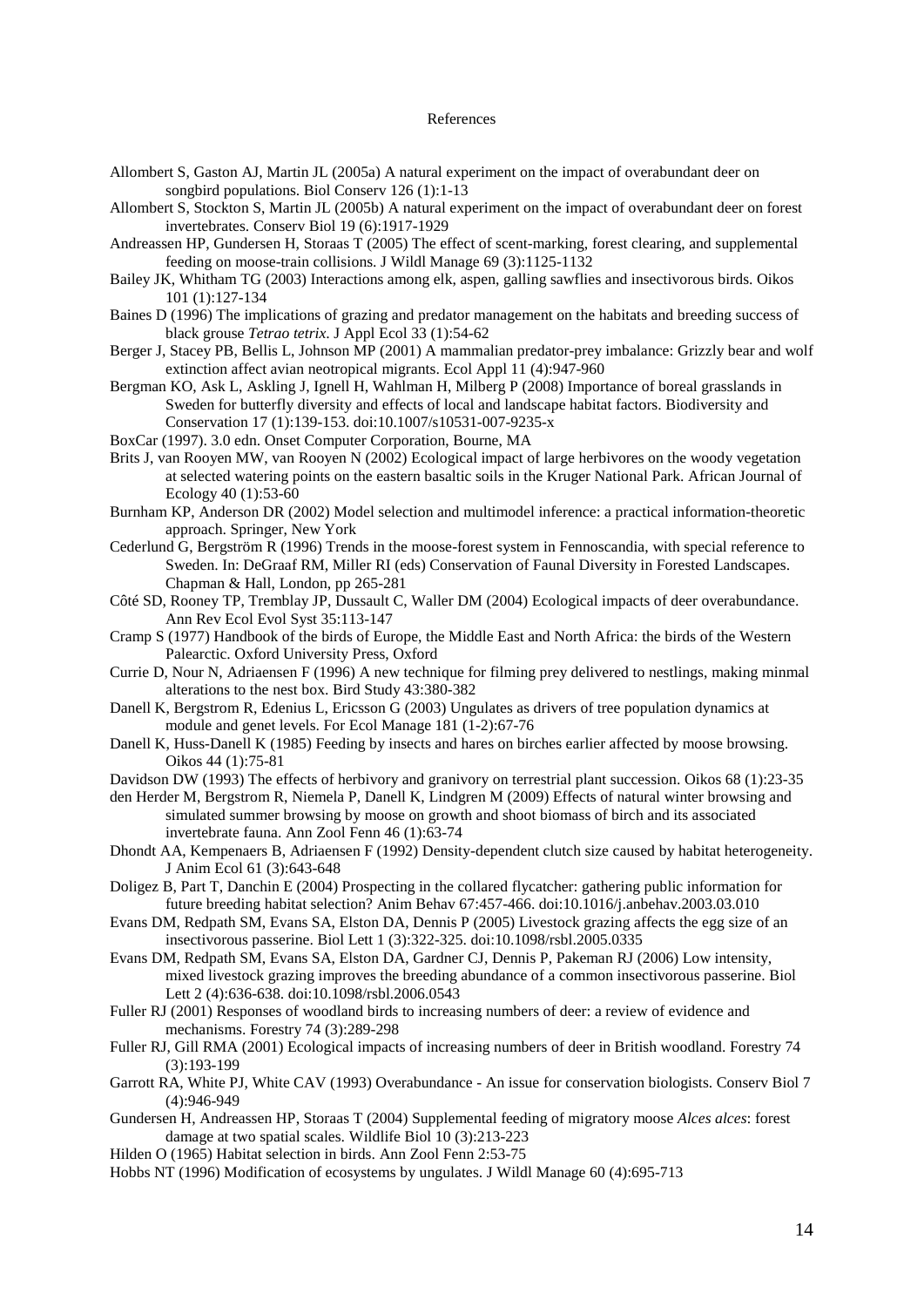- Holt CA, Fuller RJ, Dolman PM (2010) Experimental evidence that deer browsing reduces habitat suitability for breeding Common Nightingales *Luscinia megarhynchos*. Ibis 152 (2):335-346
- Loe LE, Mysterud A, Stien A, Steen H, Evans DM, Austrheim G (2007) Positive short-term effects of sheep grazing on the alpine avifauna. Biol Lett 3 (1):109-111
- Luccarini S, Mauri L, Ciuti S, Lamberti P, Apollonio M (2006) Red deer (*Cervus elaphus*) spatial use in the Italian Alps: home range patterns, seasonal migrations, and effects of snow and winter feeding. Ethol Ecol Evol 18 (2):127-145
- Martin JL, Joron M (2003) Nest predation in forest birds: influence of predator type and predator's habitat quality. Oikos 102 (3):641-653
- Mathisen KM (2011) Indirect effects of moose on the birds and the bees. Sveriges lantbruksuniversitet, Umeå
- Mathisen KM, Buhtz F, Danell K, Bergstrom R, Skarpe C, Suominen O, Persson IL (2010) Moose density and habitat productivity affects reproduction, growth and species composition in field layer vegetation. Journal of Vegetation Science 21 (4):705-716. doi:10.1111/j.1654-1103.2010.01180.x
- Mathisen KM, Skarpe C (2011) Cascading effects of moose (*Alces alces*) management on birds. Ecological Research 26 (3):563-574. doi:10.1007/s11284-011-0815-6
- McShea WJ, Rappole JH (2000) Managing the abundance and diversity of breeding bird populations through manipulation of deer populations. Conserv Biol 14 (4):1161-1170
- McShea WJ, Underwood HB, Rappole JH (1997) The science of overabundance: deer ecology and population management. Smithsonian Institution Press, Washington, D.C.
- Miller BK, Litvaitis JA (1992) Use of Roadside Salt Licks by Moose, *Alces-Alces*, in Northern New-Hampshire. Canadian Field-Naturalist 106 (1):112-117
- Moen A, Lillethun A, Odland A (1999) Vegetation. Norwegian Mapping Authority, Hønefoss
- Naef-Daenzer L, Naef-Daenzer B, Nager RG (2000) Prey selection and foraging performance of breeding Great Tits *Parus major* in relation to food availability. J Avian Biol 31 (2):206-214
- NMI (2008) eKlima. Norwegian Meterological Institute. [http://eklima.met.no](http://eklima.met.no/)
- Nour N, Currie D, Matthysen E, Van Damme R, Dhondt AA (1998) Effects of habitat fragmentation on provisioning rates, diet and breeding success in two species of tit (great tit and blue tit). Oecologia 114 (4):522-530
- Olff H, Ritchie ME (1998) Effects of herbivores on grassland plant diversity. Trends Ecol Evol 13 (7):261-265
- Pastor J, Cohen Y (1997) Herbivores, the functional diversity of plants species, and the cycling of nutrients in ecosystems. Theoretical Population Biology 51 (3):165-179
- Pastor J, Naiman RJ (1992) Selective Foraging and Ecosystem Processes in Boreal Forests. Am Nat 139 (4):690- 705
- Pedersen S, Nilsen EB, Andreassen HP (2007) Moose winter browsing affects the breeding success of great tits. Ecoscience 14 (4):499-506
- Persson I-L (2003) Moose population density and habitat productivity as drivers of ecosystem processes in northern boreal forests. Dr. scient. thesis, Acta Universitatis Agriculturae Suecicae. Silvestria 272 Swedish University of Agricultural Sciences, Umeå
- Persson I-L, Bergstrom R, Danell K (2007) Browse biomass production and regrowth capacity after biomass loss in deciduous and coniferous trees: responses to moose browsing along a productivity gradient. Oikos 116 (10):1639-1650
- Persson I-L, Danell K, Bergstrom R (2000) Disturbance by large herbivores in boreal forests with special reference to moose. Ann Zool Fenn 37 (4):251-263
- Persson I-L, Danell K, Bergstrom R (2005) Different moose densities and accompanied changes in tree morphology and browse production. Ecol Appl 15 (4):1296-1305
- Putman RJ, Staines BW (2004) Supplementary winter feeding of wild red deer *Cervus elaphus* in Europe and North America: justifications, feeding practice and effectiveness. Mammal Rev 34 (4):285-306
- R Development Core Team (2009) R: A language and environment for statistical computing. R Foundation for Statistical Computing, Vienna, Austria
- Riipi M, Lempa K, Haukioja E, Ossipov V, Pihlaja K (2005) Effects of simulated winter browsing on mountain birch foliar chemistry and on the performance of insect herbivores. Oikos 111 (2):221-234
- Sanz JJ (1998) Effect of habitat and latitude on nestling diet of Pied Flycatchers *Ficedula hypoleuca*. Ardea 86 (1):81-88
- Shadish WR, Cook TD, Campbell DT (2002) Experimental and quasi-experimental designs for generalized causal inference. Houghton Mifflin, Boston
- Slagsvold T (1975) Competition between the Great tit *Parus major* and the Pied flycatcher *Ficedula hypoleuca* in the breeding season. Ornis Scand 6:179-190
- Slagsvold T, Wiebe KL (2007) Hatching asynchrony and early nestling mortality: the feeding constraint hypothesis. Anim Behav 73:691-700. doi:10.1016/j.anbehav.2006.05.021
- Solbraa K (2002) Veiledning i elgbeitetaksering. Skogbrukets kursinstitutt, Biri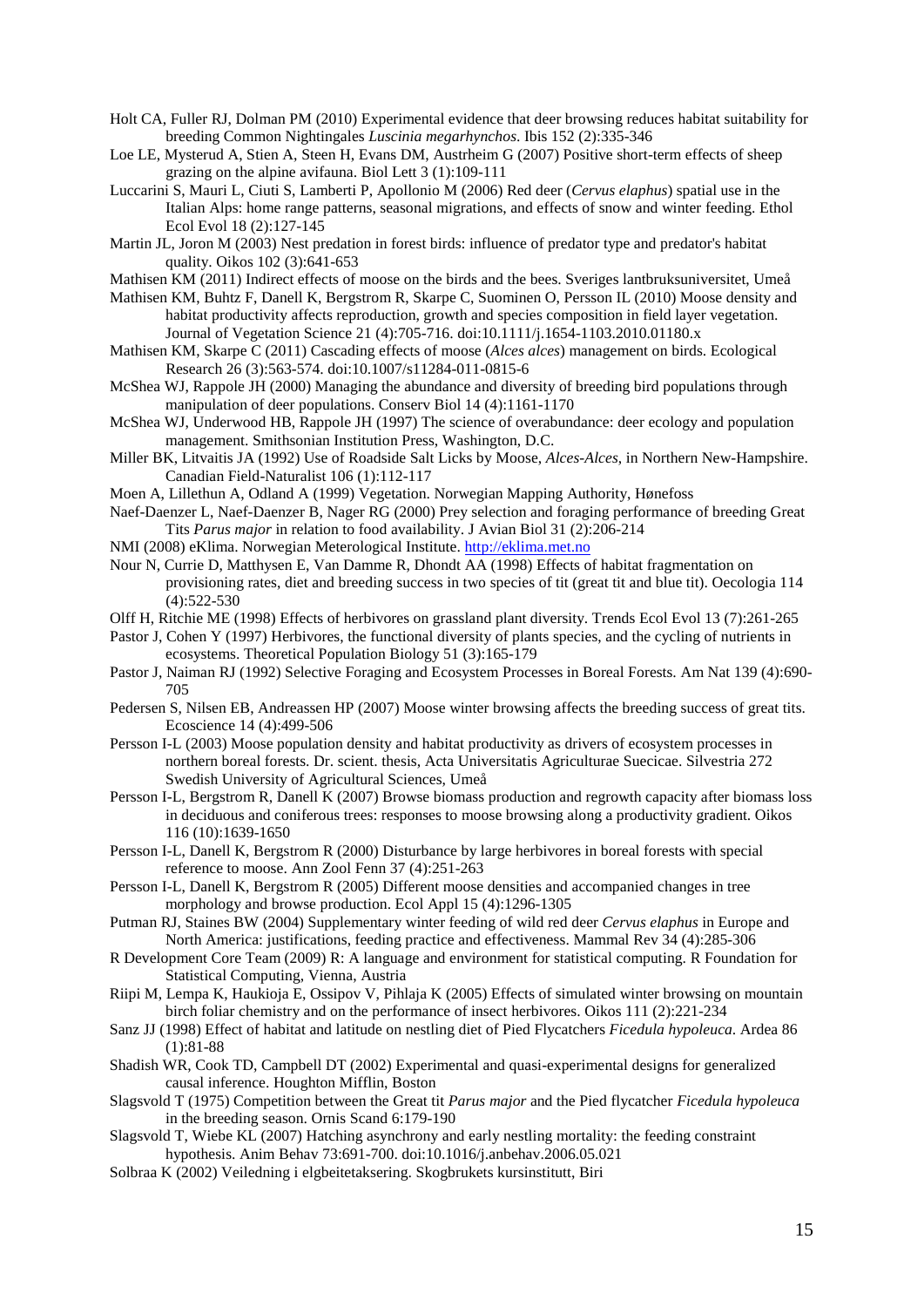- Stewart AJA (2001) The impact of deer on lowland woodland invertebrates: a review of the evidence and priorities for future research. Forestry 74 (3):259-270
- Storaas T, Nicolaysen KB, Gundersen H, Zimmermann B (2005) Prosjekt Elg trafikk i Stor-Elvdal 2000-2004 hvordan unngå elgpåkjørsler på vei og jernbane. Oppdragsrapport vol 1-2005. Høgskolen i Hedmark

Stowe TJ (1984) Pied Flycatcher and Wood Warbler. Ibis 126 (3):454-454

- Suominen O, Danell K (2006) Effects of large herbivores on other fauna. In: Danell K, Bergstrom R, Duncan P, Pastor J (eds) Large Herbivore Ecology, Ecosystem Dynamics and Conservation. Cambridge University Press, pp 383-407
- Suominen O, Persson I-L, Danell K, Bergström R, Pastor J (2008) Impact of simulated moose densities on abundance and richness of vegetation, herbivorous and predatory arthropods along a productivity gradient. Ecography 31 (5):636-645
- Torgersen S (2008) Effects of moose density and supplementary feeding on field layer vegetation. MSc Thesis, Hedmark University College, Evenstad
- van Beest FM, Gundersen H, Mathisen KM, Milner JM, Skarpe C (2010) Long-term browsing impact around diversionary feeding stations for moose in Southern Norway. For Ecol Manage 259:1900-1911
- Zuur AF, Ieno EN, Walker NJ, Saveliev AA, Smith GM (2009) Mixed effects models and extensions in ecology with R. Springer, New York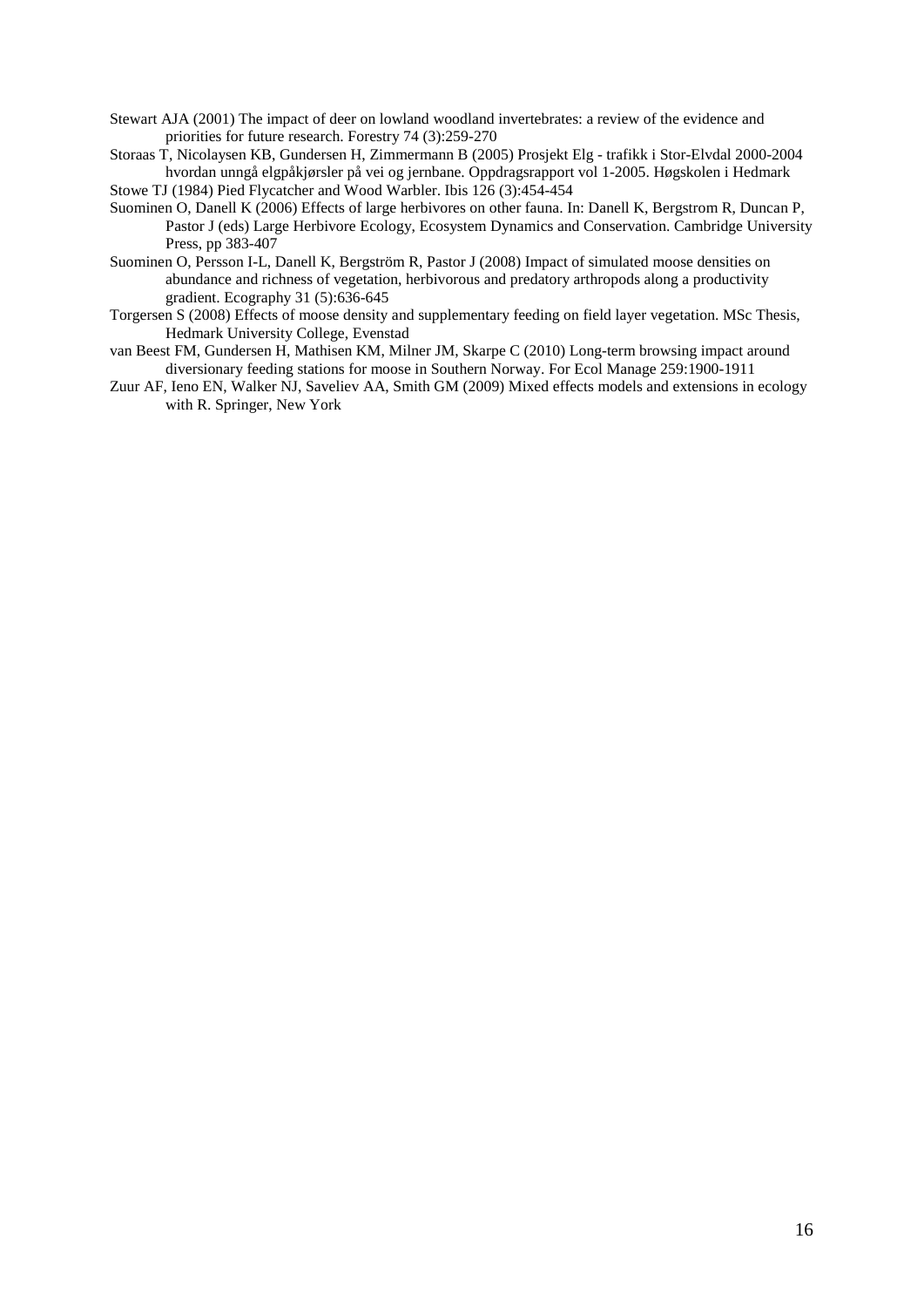Tables

Table 1 Estimates from a loglinear mixed model of effects of distance to feeding stations for moose (FS: feeding station, INT: 50-500m from feeding station, FAR: > 500m from feeding station) on number of fledglings produced at weighing for great tits and pied flycatchers. Estimates and standard errors for FS and INT are relative compared to the category FAR.

| <b>Species</b>  | <b>Distance to FS</b>                                                              | <b>Estimate</b> | <b>Std. Error</b> | t value | Pr(> t ) |  |
|-----------------|------------------------------------------------------------------------------------|-----------------|-------------------|---------|----------|--|
| Great tit       | <b>FAR</b>                                                                         | 2.018           | 0.0526            | 38.34   | < 0.001  |  |
|                 | <b>FS</b>                                                                          | $-0.144$        | 0.0846            | 1.70    | 0.089    |  |
|                 | <b>INT</b>                                                                         | $-0.024$        | 0.0816            | 0.29    | 0.769    |  |
|                 | Chi square test of distance to feeding station: $\chi^2_{2.73} = 3.12$ , p = 0.21  |                 |                   |         |          |  |
|                 |                                                                                    |                 |                   |         |          |  |
| Pied flycatcher | <b>FAR</b>                                                                         | 1.64            | 0.0819            | 19.98   | < 0.001  |  |
|                 | <b>FS</b>                                                                          | 0.151           | 0.102             | 1.49    | 0.136    |  |
|                 | <b>INT</b>                                                                         | 0.0564          | 0.107             | 0.53    | 0.598    |  |
|                 | Chi square test of distance to feeding station: $\chi^2_{2,111}$ = 2,75, p = 0,253 |                 |                   |         |          |  |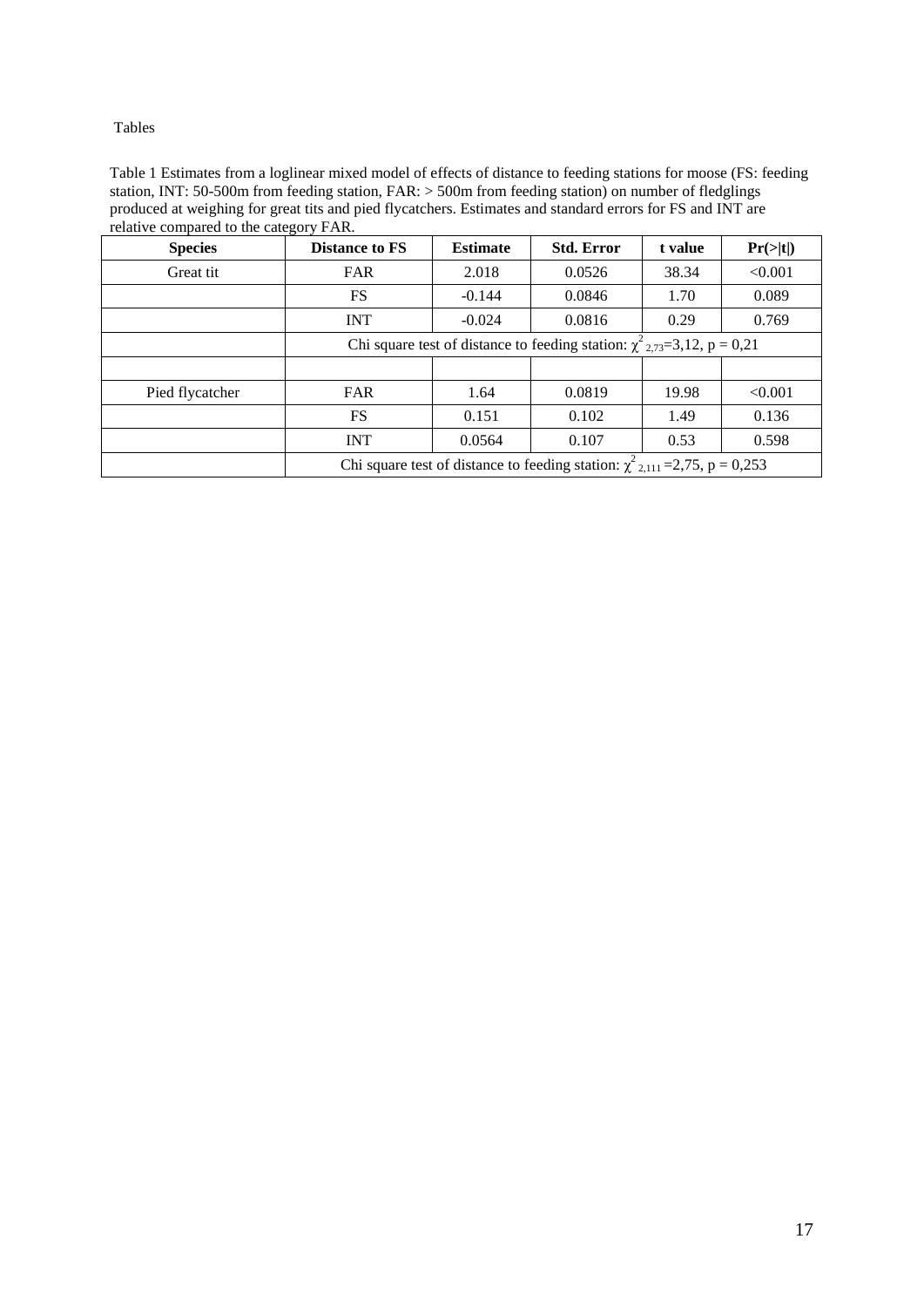| Table 2 Linear mixed model of the effects of distance to feeding stations for moose (FS: feeding station, INT:    |
|-------------------------------------------------------------------------------------------------------------------|
| 50-500m from feeding station, $FAR :$ > 500m from feeding station) and year (categorical) on chick weights (g)    |
| 2004-2007 for great tits and pied flycatchers, with area/box ID/year as random intercepts. The estimates and      |
| standard errors for FS and INT are relative to the category FAR, and the estimates for year are relative to 2004. |
|                                                                                                                   |

| <b>Species</b>  | Variable        | <b>Value</b> | <b>Std. Error</b> | DF  | t-value | p-value |
|-----------------|-----------------|--------------|-------------------|-----|---------|---------|
| Great tit       | <b>FAR 2004</b> | 15.5         | 0.654             | 612 | 23.62   | < 0.001 |
|                 | <b>FS</b>       | $-0.291$     | 0.432             | 64  | 0.67    | 0.504   |
|                 | <b>INT</b>      | $-0.200$     | 0.415             | 64  | 0.48    | 0.631   |
|                 | 2005            | 2.49         | 0.675             | 15  | 3.68    | 0.002   |
|                 | 2006            | 2.27         | 0.702             | 15  | 3.23    | 0.006   |
|                 | 2007            | 2.38         | 0.583             | 15  | 4.09    | 0.001   |
|                 |                 |              |                   |     |         |         |
| Pied flycatcher | <b>FAR</b>      | 14.0         | 0.263             | 424 | 53.10   | < 0.001 |
|                 | <b>FS</b>       | 0.491        | 0.266             | 53  | 1.85    | 0.071   |
|                 | <b>INT</b>      | 0.692        | 0.256             | 53  | 2.69    | 0.001   |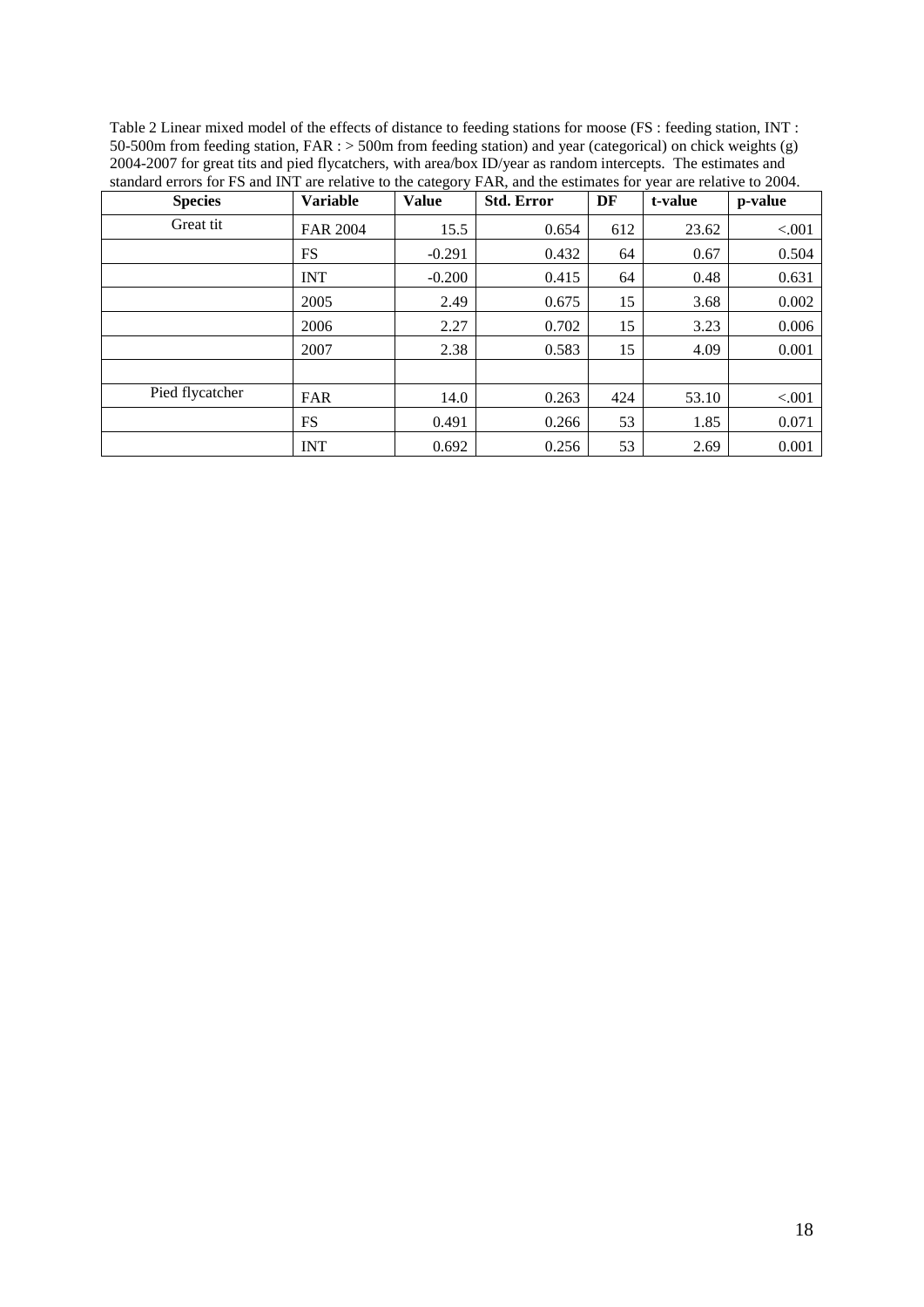Table 3 Generalized linear mixed model with a quasi-Poisson error correction of daily feeding activity for great tits and pied flycatchers including the effects of distance to feeding station for moose (FS: feeding station, FAR: > 1km from feeding station), day since hatching fitted as a 2-degree polynomial, the interaction day\*FS and number of chicks hatched as fixed effects, and box ID as a random effect.

| <b>Species</b>  | <b>Variable</b>   | <b>Value</b> | <b>Std.Error</b> | DF  | t-value | p-value |
|-----------------|-------------------|--------------|------------------|-----|---------|---------|
| Great tit       | <b>FAR</b>        | 4.88         | 0.534            | 218 | 9.14    | < 0.001 |
|                 | <b>FS</b>         | 0.134        | 0.186            | 11  | 0.72    | 0.485   |
|                 | Day               | 0.167        | 0.0198           | 218 | 8.45    | < .001  |
|                 | $Day^2$           | $-0.00535$   | 0.000833         | 218 | 6.42    | < 0.001 |
|                 | <b>Hatchlings</b> | 0.0677       | 0.0632           | 11  | 1.07    | 0.307   |
|                 | FS*day            | $-0.0198$    | 0.0101           | 218 | 1.95    | 0.052   |
| Pied flycatcher |                   |              |                  |     |         |         |
|                 | <b>FAR</b>        | 4.21         | 0.267            | 157 | 15.80   | < .001  |
|                 | <b>FS</b>         | $-0.139$     | 0.167            | 8   | 0.83    | 0.429   |
|                 | Day               | 0.295        | 0.0260           | 157 | 11.35   | < 0.001 |
|                 | $Day^2$           | $-0.0168$    | 0.00143          | 157 | 11.71   | < .001  |
|                 | <b>Hatchlings</b> | 0.143        | 0.0408           | 8   | 3.51    | 0.008   |
|                 | FS*day            | 0.0270       | 0.0138           | 157 | 1.96    | 0.051   |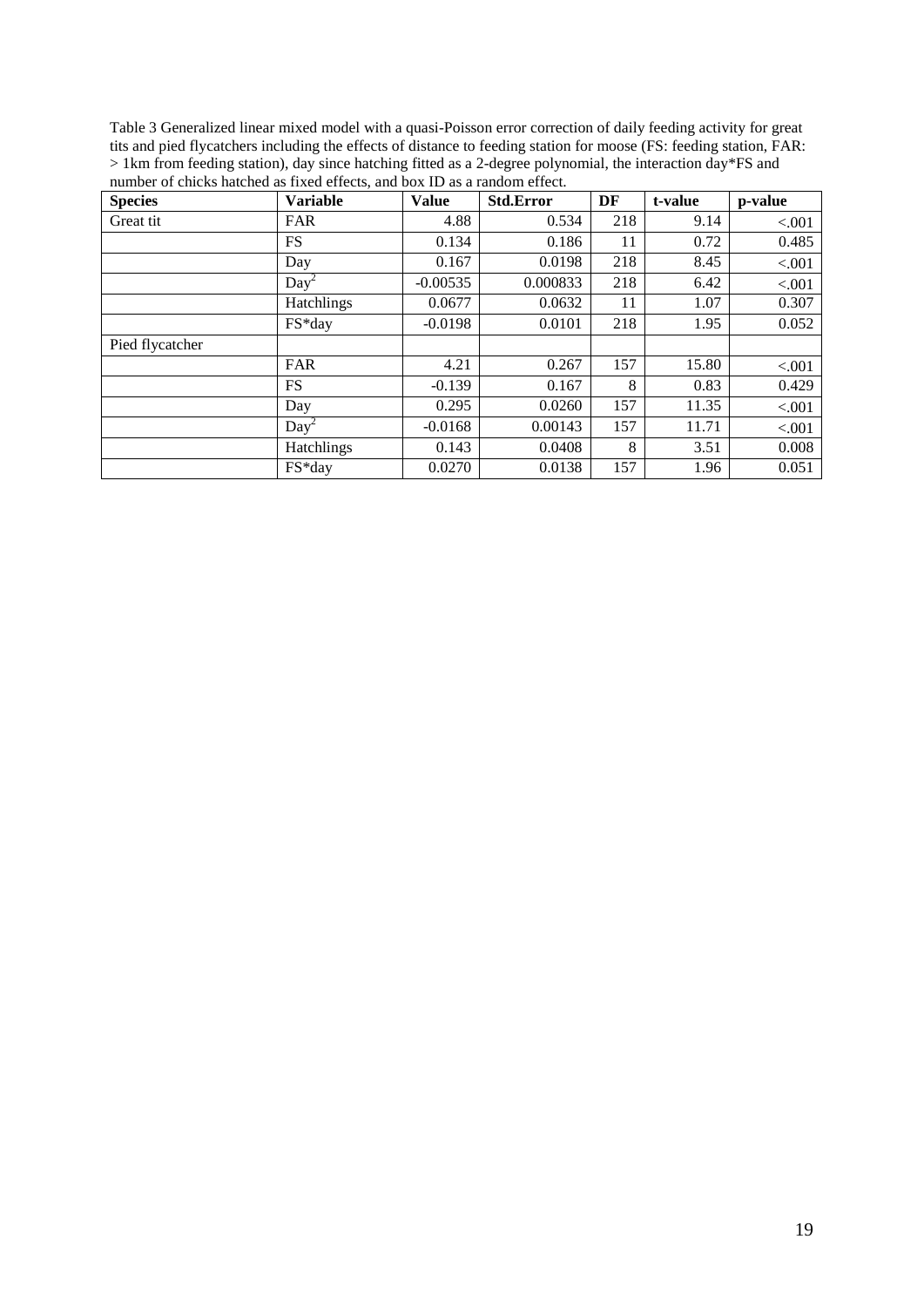Table 4 Prey numbers, prey volume and diet composition from filming of nest boxes with great tits to determine nestling diet, at feeding stations (FS) intermediate (INT: 50-500m) and FAR (>500m) from feeding stations for moose. Values given are mean (+/- SE) of number of items delivered to nest boxes during 80 min filming, ratio of arthropod groups in the diet (items per group/total items) and food item volume (see methods for calculation). Difference between FS/INT/FAR was tested with a linear model for volume, and a logistic model for ratios.

| <b>Response</b><br>variable        | <b>FS</b>           | <b>INT</b>          | <b>FAR</b>          | $F/Chi^2$               | $\mathbf{p}$ |
|------------------------------------|---------------------|---------------------|---------------------|-------------------------|--------------|
| Total number of<br>prey            | $30.4 \pm 5.68$     | $19.8 \pm 6.71$     | $33.4 \pm 3.64$     | $\chi^2_{2,31} = 37.55$ | 0.120        |
| Prey item<br>volume all<br>groups  | $0.369 \pm 0.0760$  | $0.200 \pm 0.0597$  | $0.407 \pm 0.0831$  | $F_{2,33} = 0.56$       | 0.574        |
| Larvae volume<br>Lepidoptera       | $0.372 \pm 0.0978$  | $0.149 \pm 0.0266$  | $0.280 \pm 0.0333$  | $F_{2,26} = 1.37$       | 0.271        |
| Imago<br>Coleoptera                | $0.150 \pm 0.0529$  | $0.165 \pm 0.0155$  | $0.145 \pm 0.0456$  | $\chi^2_{2,31} = 1.10$  | 0.577        |
| Imago Diptera                      | $0.0371 \pm 0.0197$ | $0.0176 \pm 0.0114$ | $0.0578 \pm 0.0393$ | $\chi^2_{2,31} = 0.55$  | 0.759        |
| Imago<br>Hymenoptera               | $0.103 \pm 0.0709$  | $0.0563 \pm 0.0437$ | $0.0561 \pm 0.0233$ | $\chi^2_{2,31} = 0.39$  | 0.823        |
| Imago<br>Lepidoptera               | $0.0840 \pm 0.0311$ | $0.0176 \pm 0.0114$ | $0.0563 \pm 0.0144$ | $\chi^2_{2,31} = 7.84$  | 0.020        |
| Larvae<br>Coleoptera               | $0.0364 \pm 0.0197$ | $0.0840 \pm 0.0296$ | $0.0614 \pm 0.0141$ | $\chi^2_{2,31} = 1.04$  | 0.595        |
| Larvae Diptera                     | 0.00                | 0.00                | $0.0207 \pm 0.0196$ | $\chi^2_{2,31} = 7.82$  | 0.020        |
| Larvae<br>Hymenoptera              | $0.0786 \pm 0.0300$ | $0.190 \pm 0.102$   | $0.110 \pm 0.0425$  | $\chi^2_{2,31} = 3.71$  | 0.157        |
| Larvae<br>Lepidoptera              | $0.358 \pm 0.0931$  | $0.307 \pm 0.116$   | $0.375 \pm 0.0698$  | $\chi^2_{2,31}$ = 1.45  | 0.458        |
| Aranea                             | $0.153 \pm 0.0551$  | $0.163 \pm 0.0701$  | $0.118 \pm 0.0174$  | $\chi^2_{2,31} = 0.86$  | 0.650        |
| Larvae / Imago<br>ratio all groups | $2.17 \pm 0.790$    | $2.25 \pm 0.446$    | $3.12 \pm 0.622$    | $\chi^2_{2,31} = 2.13$  | 0.344        |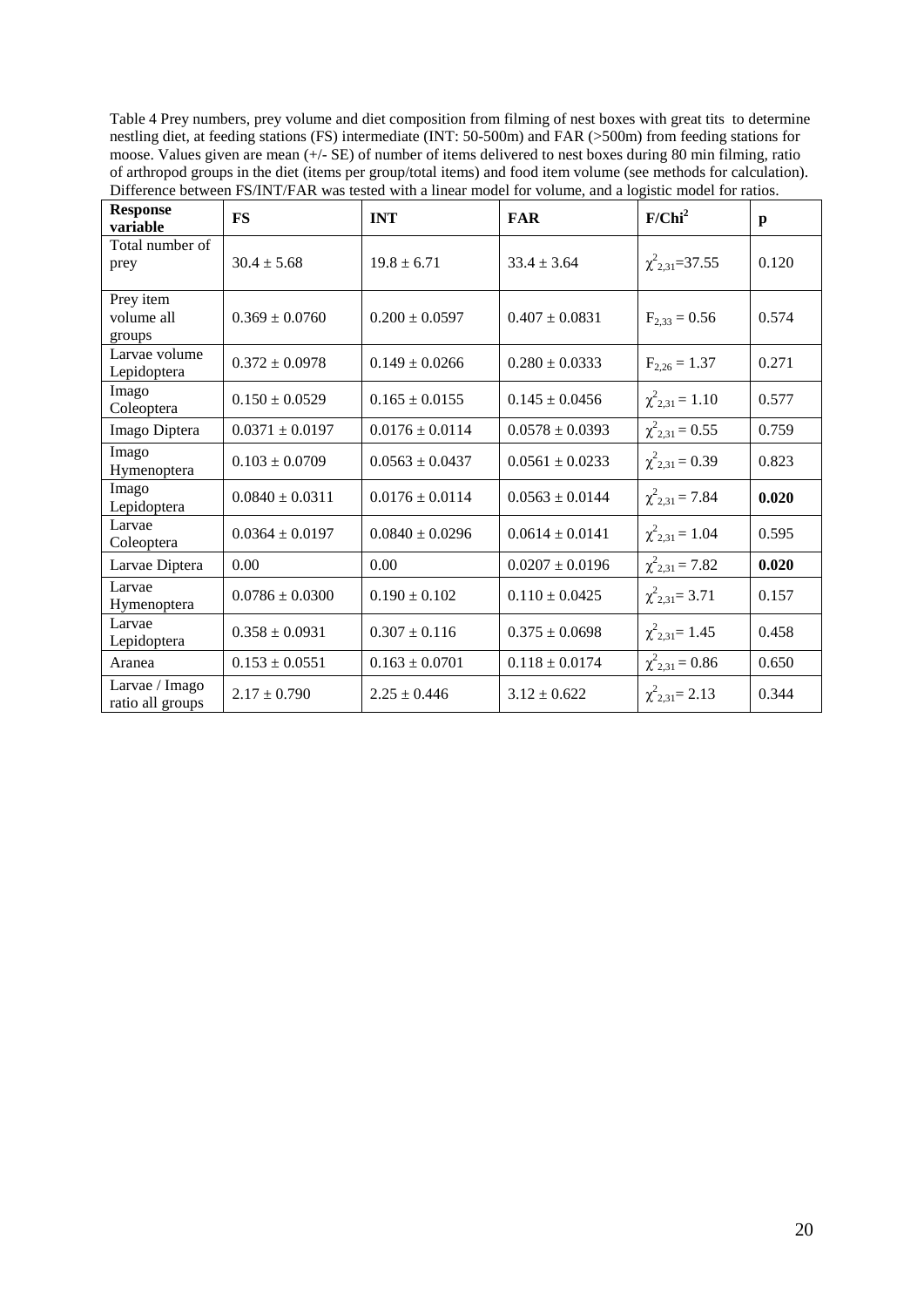#### Figures



**Fig. 1** Map over the study area with the distribution of supplementary feeding stations for moose (circles), nest boxes (squares), main valleys, rivers and roads. Nest box distribution is shown for 2007, when the sample size was largest. Boxes were distributed in three distance bands from feeding stations for moose: at feeding stations (FS), intermediate distance (INT: 50-500m) and FAR from feeding stations (> 500 m).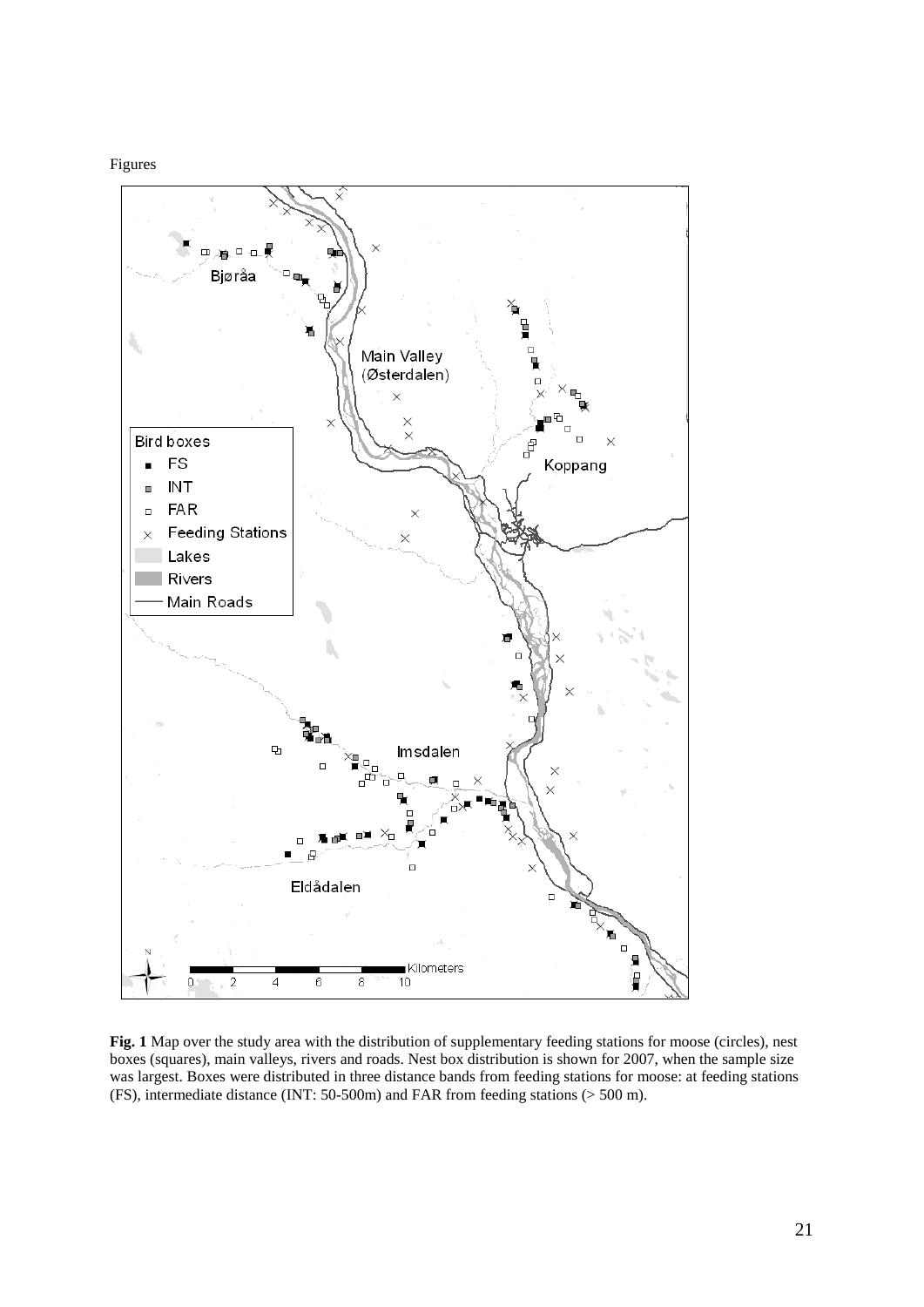# **Nest box occupation**

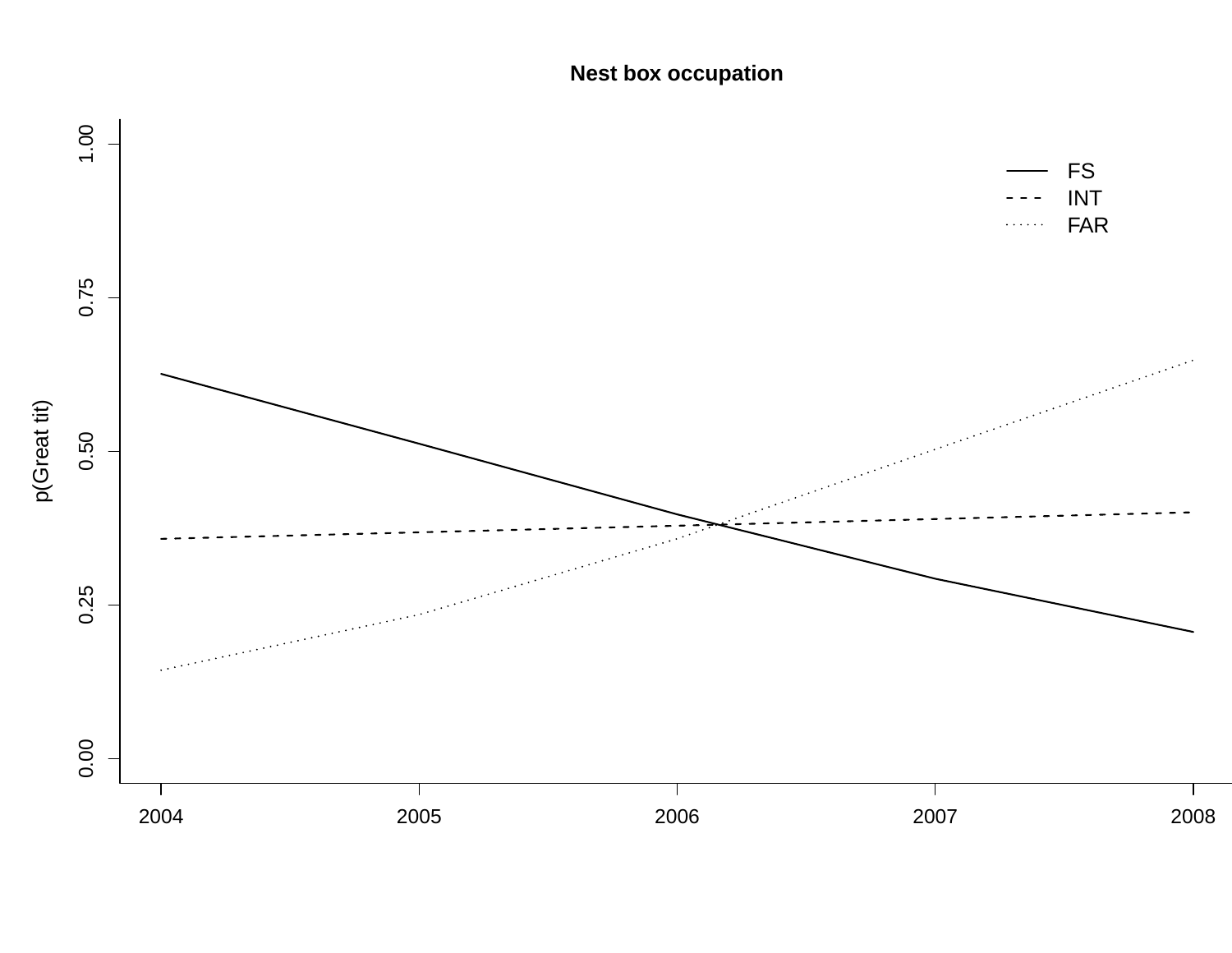

Fig. 2 Estimated nest-box occupation (occupied/available nest boxes) 2004-2008 by great tits (above) and pied flycatchers (below) at feeding stations for moose (FS), intermediate distance (INT: 50-500m) and FAR from feeding stations (> 500 m).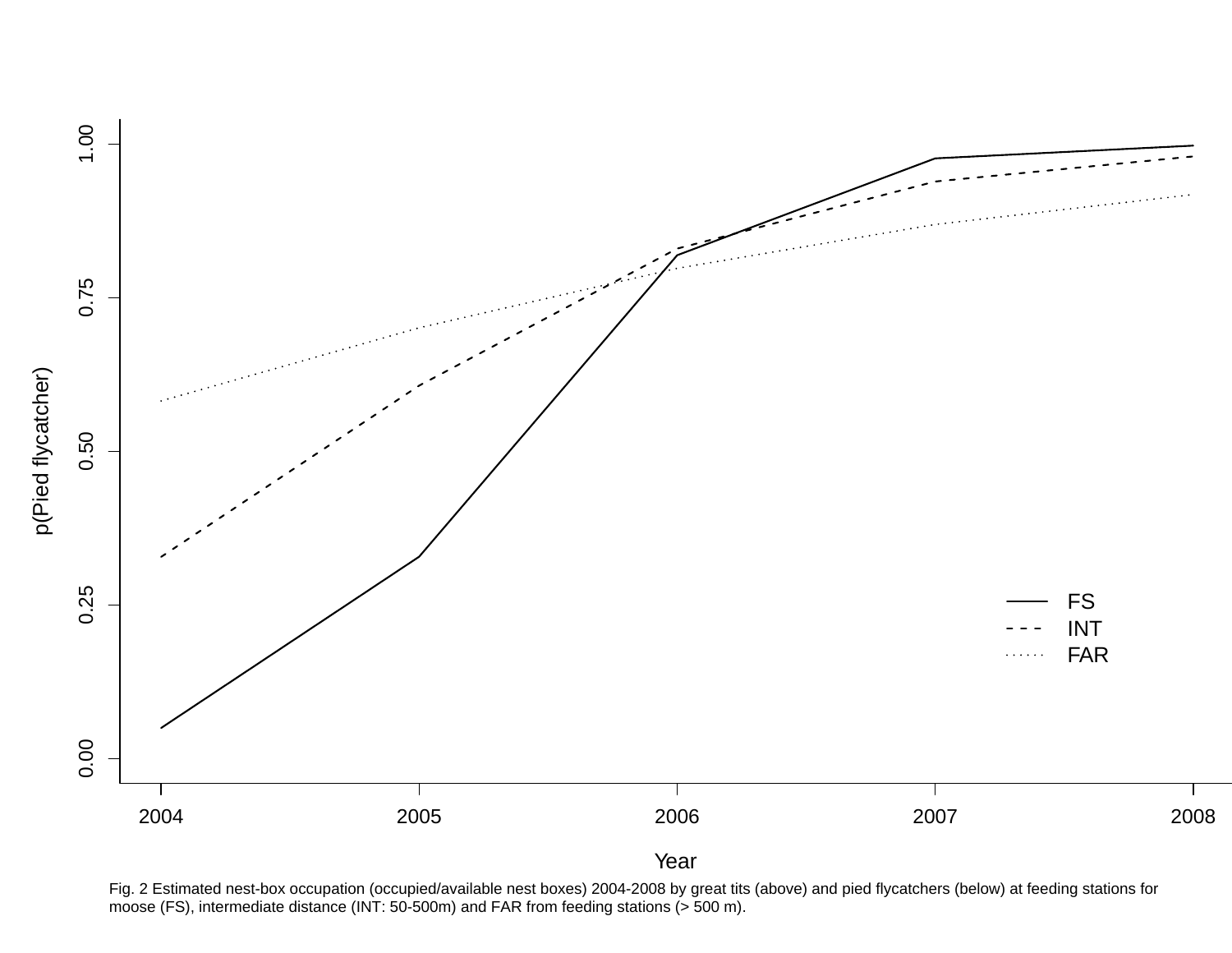

**Fig. 3** Number of feeding trips per day estimated from activity loggers (in 2007) as a function of day since hatching for nest boxes with chicks of great tits (above) and pied flycatchers (below) at feeding stations (FS) for moose and > 1km from feeding station for moose (FAR).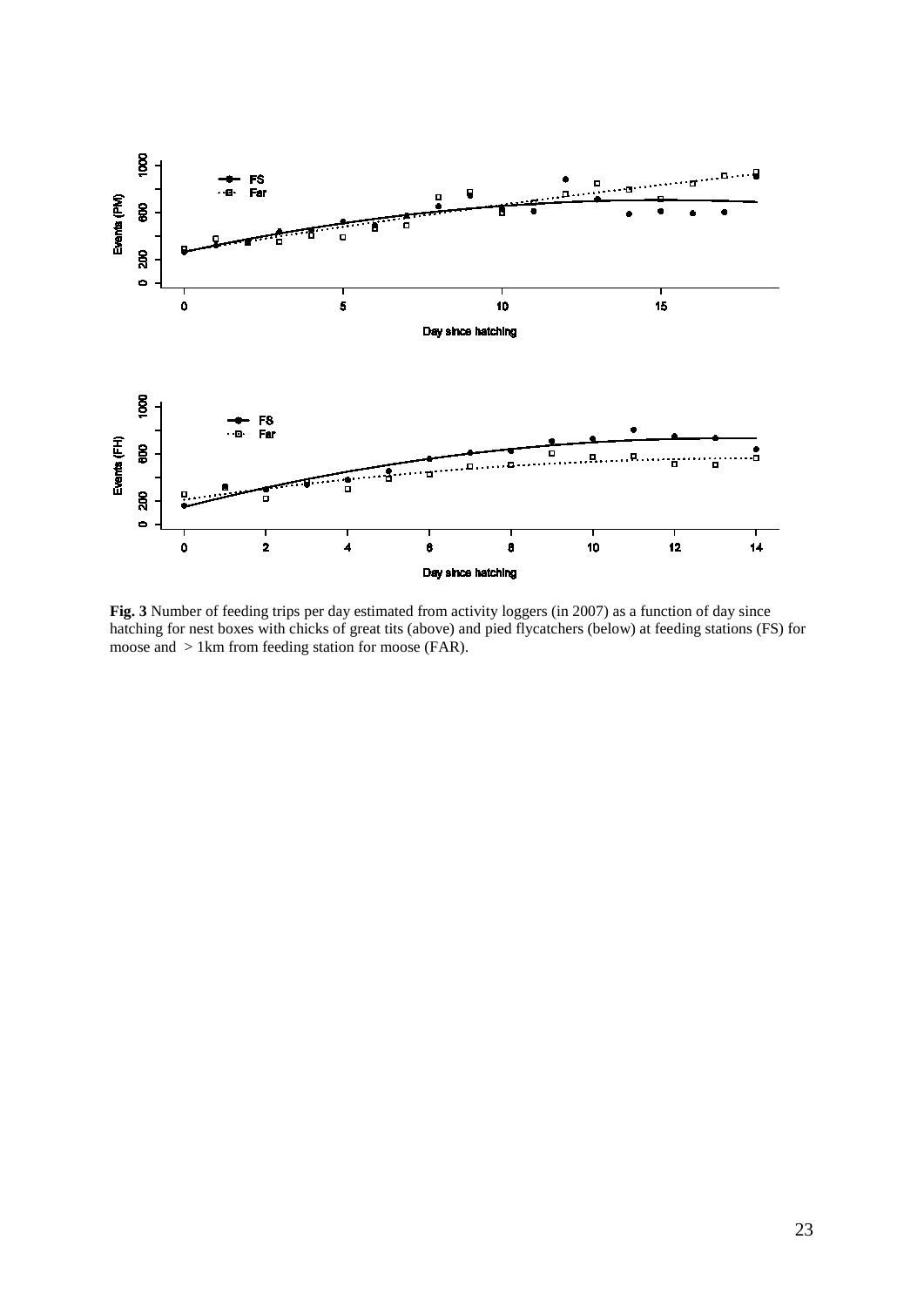#### **Supplementary material :**

ESM 1 Moose dung and browsing (mean % browsed shoots/available shoots ± SE) around bird-boxes at feeding stations for moose (FS), intermediate distance (INT: 50-499 m from feeding stations) and FAR distance (> 500 m from feeding stations). The effect of distance to feeding station, year (factor) and the interaction between them on moose browsing of the 3 dominating tree species was analyzed using a GLMM with binomial errors and Box ID nested within area as random effects. Moose pellet groups was analyzed using a GLMM with a quasipoisson error correction and the same random structure.

|                         | <b>Mean values and SE</b> |                      |                       | <b>Analysis</b> |                                      |  |
|-------------------------|---------------------------|----------------------|-----------------------|-----------------|--------------------------------------|--|
| Year                    | FS                        | <b>INT</b>           | <b>FAR</b>            | x-Variable      | <b>Test statistics</b>               |  |
|                         | Pellet groups per $m2$    |                      |                       |                 |                                      |  |
| 2004                    | $0.357 \pm 0.0854$        | $0.0145 \pm 0.00330$ | $0.00800 \pm 0.00240$ | FS/Int/Far      | $X^2$ <sub>2</sub> = 129.95, p < 001 |  |
| 2006                    | $0.728 \pm 0.0941$        | $0.0539 \pm 0.0127$  | $0.0210 \pm 0.00446$  | Year            | $X^2$ <sub>2</sub> =1589, p <.001    |  |
| 2007                    | $0.321 \pm 0.0486$        | $0.0229 \pm 0.00320$ | $0.0107 \pm 0.00156$  | FSIntFar*year   | $X^2$ <sub>4</sub> = 7.53, p = 0.110 |  |
|                         |                           |                      |                       |                 |                                      |  |
|                         | Birch browsing $(\% )$    |                      |                       |                 |                                      |  |
| 2004                    | $78.2 \pm 2.16$           | $37.8 \pm 5.58$      | $13.3 \pm 4.84$       | FS/Int/Far      | $X^2$ <sub>2</sub> = 62.08, p <.001  |  |
| 2006                    | $80.7 \pm 3.89$           | $61.3 \pm 4.76$      | $47.5 \pm 8.79$       | Year            | $X^2$ <sub>2</sub> = 2725, p < 001   |  |
| 2007                    | $97.0 \pm 0.92$           | $81.0 \pm 3.64$      | $77.1 \pm 3.41$       | FSIntFar*year   | $X^2$ <sub>4</sub> = 125.7, p < 001  |  |
|                         |                           |                      |                       |                 |                                      |  |
|                         | Pine browsing $(\% )$     |                      |                       |                 |                                      |  |
| 2004                    | $83.3 \pm 0.00$           | $58.7 \pm 7.53$      | $61.1 \pm 13.6$       | FS/Int/Far      | $X^2$ <sub>2</sub> = 4.78, p = 0.092 |  |
| 2006                    | $69.2 \pm 3.91$           | $59.8 \pm 4.58$      | $42.8 \pm 17.6$       | Year            | $X^2$ <sub>2</sub> =1570, p <.001    |  |
| 2007                    | $96.1 \pm 2.02$           | $91.3 \pm 2.55$      | $90.3 \pm 2.81$       | FSIntFar*year   | $X^2$ <sub>4</sub> = 71.20, p < 001  |  |
|                         |                           |                      |                       |                 |                                      |  |
| Spruce browsing $(\% )$ |                           |                      |                       |                 |                                      |  |
| 2004                    | $23.1 \pm 7.62$           | $1.92 \pm 1.29$      | $0.00 \pm 0.00$       | FS/Int/Far      | $X^2$ <sub>2</sub> = 5487, p <.001   |  |
| 2006                    | $53.4 \pm 4.81$           | $17.4 \pm 3.32$      | $4.50 \pm 2.06$       | Year            | $X^2$ <sub>2</sub> =1483, p <.001    |  |
| 2007                    | $68.0 \pm 5.40$           | $29.1 \pm 4.92$      | $8.10 \pm 1.53$       | FSIntFar*year   | $X^2$ <sub>4</sub> = 46.85, p < 001  |  |